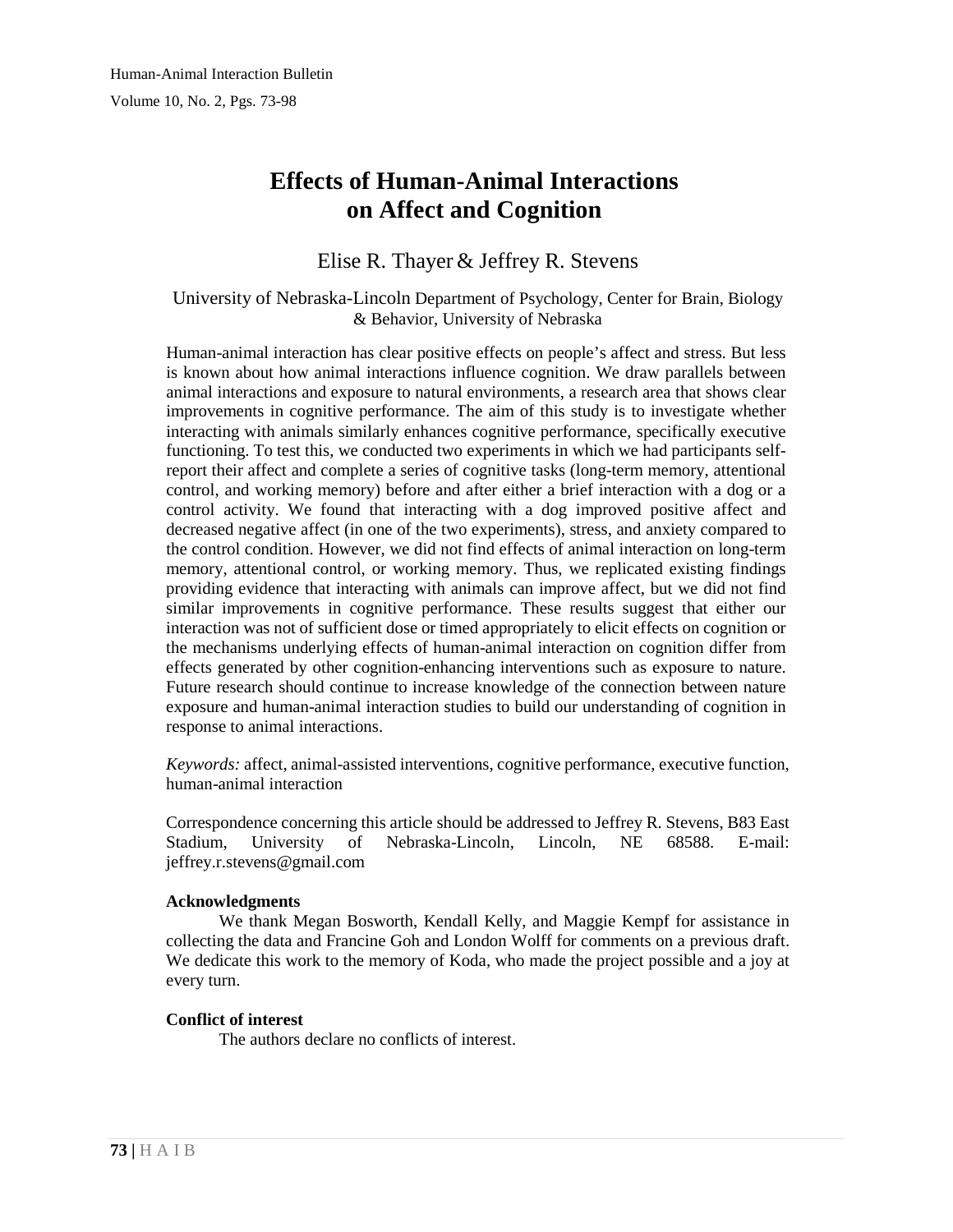Imagine that you have an hour-long lunch break to take your dog for a walk. Would you rather take Fido down a city street or down a tree-shrouded trail? If you chose the leafy trail, it's not by chance—there is a mountain of evidence to suggest that exposure to natural landscapes is psychologically restorative. Specifically, nature exposure has been shown to increase positive mood (e.g., Mayer et al., 2008), decrease feelings of anxiety (e.g., Bratman et al., 2015), decrease psychological and physiological responses to stress (e.g., Gidlow et al., 2016), and improve cognitive functioning (e.g., Berman et al., 2008; Bratman et al., 2012). The aim of this study is to investigate whether interacting with animals has a similar effect on well-being and cognition as exposure to nature.

At the core of the scientific endeavor to quantify the influence of natural landscapes on human health and well-being is the *biophilia* hypothesis, which postulates that humans have an innate tendency toward and affinity for life and life-like processes (Wilson, 2009). Two relevant theories based on the biophilia hypothesis have been proposed to account for effects of exposure to nature on well-being and cognition. First, *Stress Reduction Theory* proposes that aesthetic features of nature reduce autonomic responses to stress captured by decreases in physiological and experiential indicators of stress (Ulrich, 1981). Second, *Attention Restoration Theory* postulates that experiences in nature restore cognition by replenishing attentional capacities (Kaplan & Kaplan, 1989; Kaplan, 1995). In this view, an individual requires a finite and exhaustible mental resource to maintain focus on a particular task without distraction (i.e., to maintain directed attention). In turn, this resource can be restored while engaging in tasks or activities that do not require marked cognitive demand, such as interacting with nature.

Though directed attention itself is not clearly defined or quantifiable, it is a key component of executive functions (i.e., those related to complex, goal-directed behaviors) and can be tested with well-established paradigms (Miyake et al., 2000). For example, researchers have investigated the effects of experiences in nature on executive functions such as *attentional control* (i.e., the ability to simultaneously attend to relevant information and ignore distracting information) and *working memory* (i.e., the ability to mentally hold and manipulate information in the short-term). The improvement in cognitive performance often observed following nature exposure thereby provides evidence for the restorative effects of nature (for a review, see Stevenson et al., 2018). Though some researchers posit that decreases in stress facilitate attention restoration, evidence indicates that autonomic and cognitive effects of exposure to natural landscapes are distinguishable (Li & Sullivan, 2016). As such, the quantification of nature's influence on cognition is concentrated in research working through the Attention Restoration framework.

The study of human-animal interactions—the mutual and dynamic exchanges between humans and non-human animals (Griffin et al., 2019)—also rests on the same foundational principle of biophilia, though it is minimally integrated with the nature exposure literature (but see Franco et al., 2017). Yet human-animal interactions (HAIs) elicit strikingly similar effects on human health and well-being as nature exposure. Human-animal interactions encompass the interactions between owners and pets, handlers and trained service dogs, and individuals and unfamiliar dogs (Thayer & Stevens, 2019b). This is of particular public interest in light of the rapidly increasing presence of dogs in hospitals, schools, and therapeutic contexts (Barker & Wolen, 2008; Friedmann & Son, 2009; Hosey & Melfi, 2014). Here, we focus on animal-assisted interventions or facilitated interactions between an unfamiliar animal and a person to improve individual health or well-being (Thayer & Stevens, 2019a). These interactions between individuals and unfamiliar dogs can evoke positive mood (Beetz et al., 2012; Crossman et al., 2020) and mitigate behavioral and physiological responses to stress (Odendaal & Meintjes, 2003; Lass-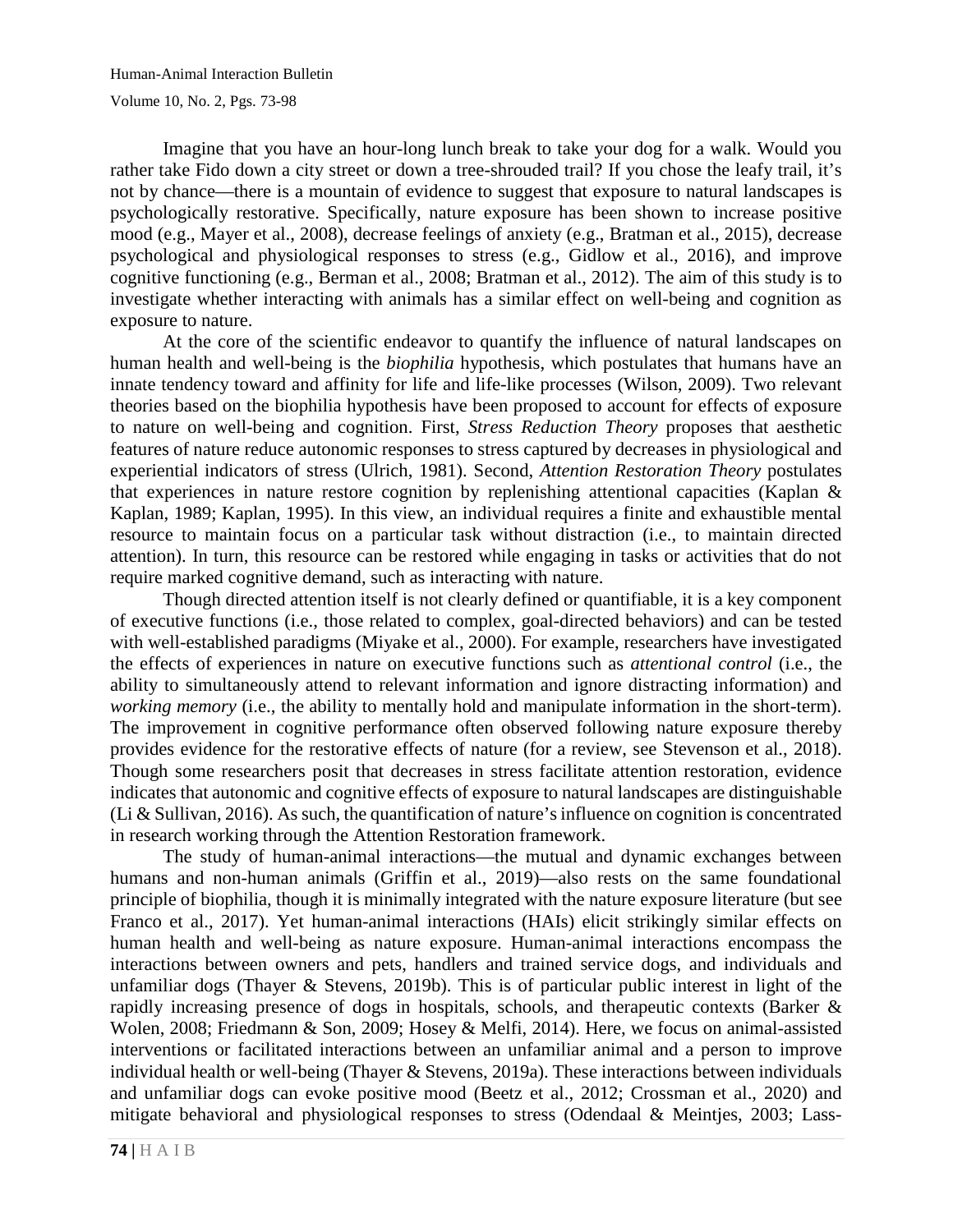Hennemann et al., 2014; Barker et al., 2016; Fiocco & Hunse, 2017; Ein et al., 2018). However, these effects are not always present. For example, Johnson et al. (2008) found no effect of canineassisted activities on mood, and Barker et al. (2003) found no effect on anxiety.

Akin to the understanding that human preferences for natural views are evolved, HAI practitioners believe the stress- and anxiety-reducing effects of animal interactions to be largely a function of humans' evolutionary need to attend to environmental cues for survival, animals being key indicators of environmental safety (Serpell, 1996; Kruger & Serpell, 2010). In turn, it is assumed that there are subconscious feelings of safety elicited by these benign interactions that induce a calming effect that reduces stress (Beetz, 2017). Since animal interactions and natural experiences elicit similar stress-reducing effects, do human-animal interactions possess the same cognitive restorative potential as experiences in nature?

There is a gap in the human-animal interaction literature with regard to the place of HAIs in relation to cognitive performance. HAIs and cognitive performance in adults are disproportionately understudied compared to the presence of HAIs in educational contexts (Gee et al., 2017). There have been few direct tests of HAIs and cognitive performance in adults (Gee et al., 2014, 2015; Trammell, 2019) or children (Gee et al., 2010, 2012; Hediger & Turner, 2014). Most of these studies approached cognition from a bio-psycho-social model of stress reduction, analogous to Stress Reduction Theory. Trammell (2019) replicated effects of human-dog interactions on self-reported affect but found no differences between control and HAI groups' performance in a long-term memory paradigm. Long-term memory, however, is not a part of the executive function system, so it is perhaps unsurprising that it is not influenced by HAI. Working memory and attentional control, on the other hand, are components of executive function (McCabe et al., 2010). Yet interacting with a dog does not seem to influence working memory in adults (Gee et al., 2014, 2015) or attentional control in children (Hediger & Turner, 2014). With so few studies, we need to quantify the influence of HAIs on cognition.

Our aim in the present study was to examine the influence of human-animal interactions on affect and cognitive performance in adults using established methods from the adjacent exposure to nature literature. In Experiment 1, we sought to replicate positive affective effects of HAIs observed in previous research (Beetz et al., 2012; Thelwell, 2019; Crossman et al., 2020) and test whether HAI induces restorative effects on cognition using tasks implemented in the experience in nature literature (e.g., Berman et al., 2008). We selected tests of cognitive performance used in the nature exposure literature to capture the attentional control and working memory components of directed attention. We also included a long-term memory task to assess cognitive performance outside of directed attention to investigate if HAI effects might influence cognition generally or executive functioning specifically. We hypothesized that HAI would evoke greater improvements in mood and directed attention but not long-term memory compared to a control condition. We tested these hypotheses using a between-groups pre-post intervention design where we administered affective and cognitive tasks both before and after either a three-minute humananimal interaction or control activity. Further, due to potential moderating effects of affect and pet attitudes on interaction efficacy (Barker et al., 2010), we conducted exploratory moderation analyses of positive and negative affect change and pet attitudes on the effect of animal interaction on cognition. In Experiment 2, we sought to replicate our findings and also replicate self-reported stress- and anxiety-reducing effects of HAI observed in previous research (e.g., Grajfoner et al., 2017) to better characterize the influence of animal interaction on cognition.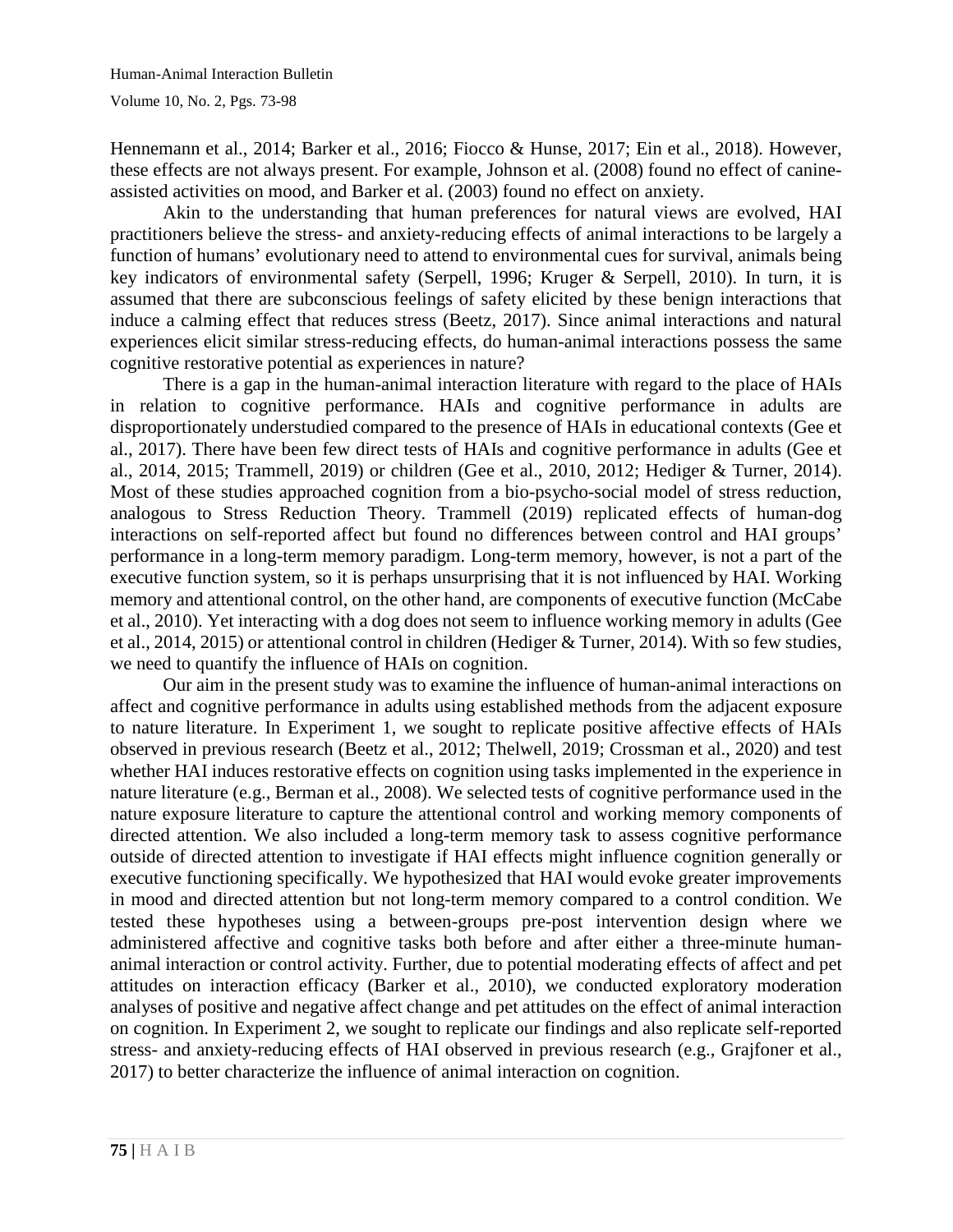## **Experiment 1**

#### **Methods** *Participants*

We recruited participants who did not have a physical or emotional aversion to dogs (i.e., allergy, fear) from the University of Nebraska-Lincoln (UNL) Department of Psychology subject pool between Sep to Nov 2018. When recruiting participants, we did not include any information about dogs in the study description to avoid introducing self-selection bias into our sample. We also did not include references to dogs in the consent procedure to avoid building expectations about interacting with dogs. We collected data from 73 undergraduate students of whom 60 (82.2%) identified as female, 13 (17.8%) identified as male, and 0 (0.0%) identified as neither female nor male (race/ethnicity and parental income information available in Table S1). Participants were on average 19.2 ( $SD = 1.4$ ) years of age. There were 39 individuals (53.40%) who currently lived with at least one pet in their primary residence and 62 (84.90%) who lived with at least one pet as a child. All participants received one hour of research credit in exchange for their participation.

## *Measures*

Unless otherwise indicated, all stimuli were presented and all responses were collected with Psychopy version 1.90.2 (Peirce et al., 2019) on a computer with a 16-inch monitor in a private room with only the participant and experimenter present.

**Affect.** We assessed participants' affect with the Positive and Negative Affect Schedule [PANAS; Watson et al. (1988)]. Participants viewed 10 positive and 10 negative adjectives (e.g., "excited," "disinterested") and rated each from one (*very slightly or not at all*) to five (*extremely*) as they pertained to how they felt. Higher values for positive adjectives represent more positive affect, and higher values for negative adjectives represent more negative affect. We calculated Revelle's omega total (*ω*) as our measure of internal consistency reliability of scales (Revelle & Zinbarg, 2008; McNeish, 2018): *ω*positive = 0.90, *ω*negative = 0.92).

**Cognitive tasks***.* We administered four separate cognitive tasks: Deese-Roedinger-McDermott (long-term memory), Necker cube pattern control (attentional control), backwards digit span (working memory), and n-back (working memory).

*Deese-Roedinger-McDermott.* We used the Deese-Roedinger-McDermott long-term memory (DRM) paradigm to examine participants' capacity for long-term memory retention (Roediger & McDermott, 1995; McEvoy et al., 1999). While this task is primarily used for studying false memory, it can be used as a general memory distortion task as well (MacDuffie et al., 2012; Cadavid & Beato, 2016). During the presentation phase of this task, participants passively viewed two sets of ten words associated with a not-presented critical word (e.g., child) presented one at a time. In the recall phase at the end of the experiment, participants were told that they would view some of the words they were instructed to remember at the beginning of the experiment. They viewed 6 of the 20 previously presented words, the two critical words, and four unrelated words in random order and responded via key press whether they recalled seeing the words previously in the experiment (Table S2). We analyzed mean accuracy as the proportion of items correctly recognized, with 1 representing perfect recognition and 0 representing complete lack of recognition. We also calculated *d*<sup> $\alpha$ </sup> as  $z(P(\text{recall} | \text{presented word})) - z(P(\text{recall} | \text{not presented}))$ word)) (Tajika, 2001), but the outcomes are identical to accuracy, so we only report the accuracy results.

*Necker Cube Pattern Control.* We used the Necker Cube Pattern Control Test to measure participants' attentional control (Orbach et al., 1963; Cimprich, 1993; Sahlin et al., 2016). The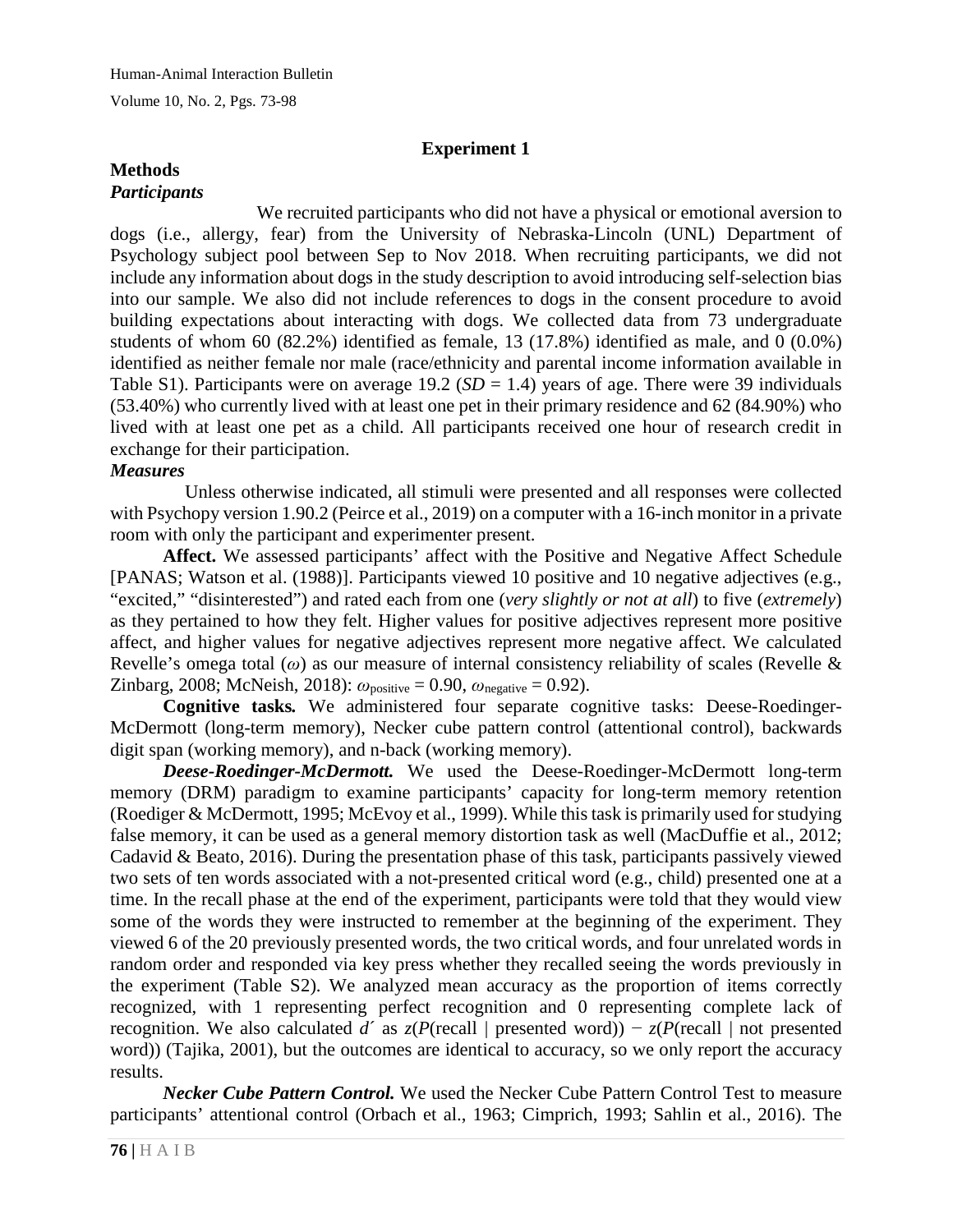Necker cube is an optical illusion that consists of a cube outline that lacks visual cues to indicate its orientation (Figure S1a); with continued viewing, the viewer observes shifts in perspective between back-in-focus and front-in-focus. In this task, participants were prompted to observe the cube and record perceived perspective shifts for 30 s. After this initial trial, they were prompted to observe the cube in a second trial while purposefully holding each focus for as long as possible and minimizing shifts. We calculated the difference in the number of shifts reported between the first and second trials as a measure of participants' attentional control. Positive values represent more shifts in the first trial, which can be interpreted as exerting more attentional control in the second trial.

*Backwards digit span.* We presented participants with a backwards digit span task to measure their working memory capacity (Berman et al., 2008). In this task, participants viewed sequences of numbers presented individually for one second each, then wrote the sequence down on a sheet of paper in the reverse order from which it was presented (Figure S1b). Following a practice sequence of numbers, participants responded to a total of 14 unique sequences that increased in span (number of digits), starting with three digits and ending with nine digits. We pseudo-randomly generated each sequence such that no digit was repeated within a given sequence. If the participant correctly recorded an entire sequence in reverse order, that response was coded as correct. We measured performance by identifying participants' digit span index, or the greatest span they reversed correctly before failing two consecutive sequences of the same length (Schutte et al., 2017). Spans ranged from 3-9 digits, so higher values represent greater spans, which indicates better working memory.

*N-back.* We administered an n-back task as an additional measure of working memory capacity (Cohen et al., 1994; Rich, 2007). In this task, participants observed a stream of phonologically distinct letters [B, F, K, H, M, Q, R, X; Kane et al. (2007)] and responded when the current stimulus was presented *n* (two) trials prior (Figure S1c). Each letter was presented for 0.5 seconds and followed by a 2.5 second inter-stimulus interval (fixation cross). Participants completed a brief practice before viewing a total of 96 letters, of which 16-19 were targets (i.e., matching the stimulus from two trials prior). We assessed participants' working memory performance on the n-back task by calculating  $d'$  as  $z(P(\text{hit} \mid \text{target}) - z(P(\text{hit} \mid \text{not target}))$  to capture both correct recognition and false alarm rates (Tajika, 2001). A value of 0 indicates that a participant was not able to discriminate between previously presented and not presented words and larger values indicate greater propensities to discriminate between presented and not-presented words (Haatveit et al., 2010). Higher values can be interpreted as better working memory.

**Animal-related measures.** In addition to standard demographic metrics (e.g., age and sex), at the end of the experiment, we asked participants whether they owned pets as a child and whether they currently owned pets. We also assessed participants' attitudes towards pets with the Pet Attitude Scale [PAS; Templer et al. (1981); Templer et al. (2004)]. Participants rated the extent to which they agreed with 18 statements (e.g., "House pets add happiness to my life, or would if I had one") on a scale from one (strongly disagree) to seven (strongly agree) (*ω* = 0.93). Higher values represent more positive attitudes toward pets.

For those assigned to the HAI condition, we administered an additional questionnaire used by Gee et al. (2015) to assess participants' evaluation of the quality of the dog interaction. Participants rated on a scale from one (strongly disagree) to four (strongly agree) the extent to which they agreed with 11 statements (e.g., "I felt more relaxed when the dog was present") pertaining to their comfort, discomfort, ambivalence, and desire to interact with the dog ( $\omega = 0.88$ ). Higher values represent more positive experiences with the interaction.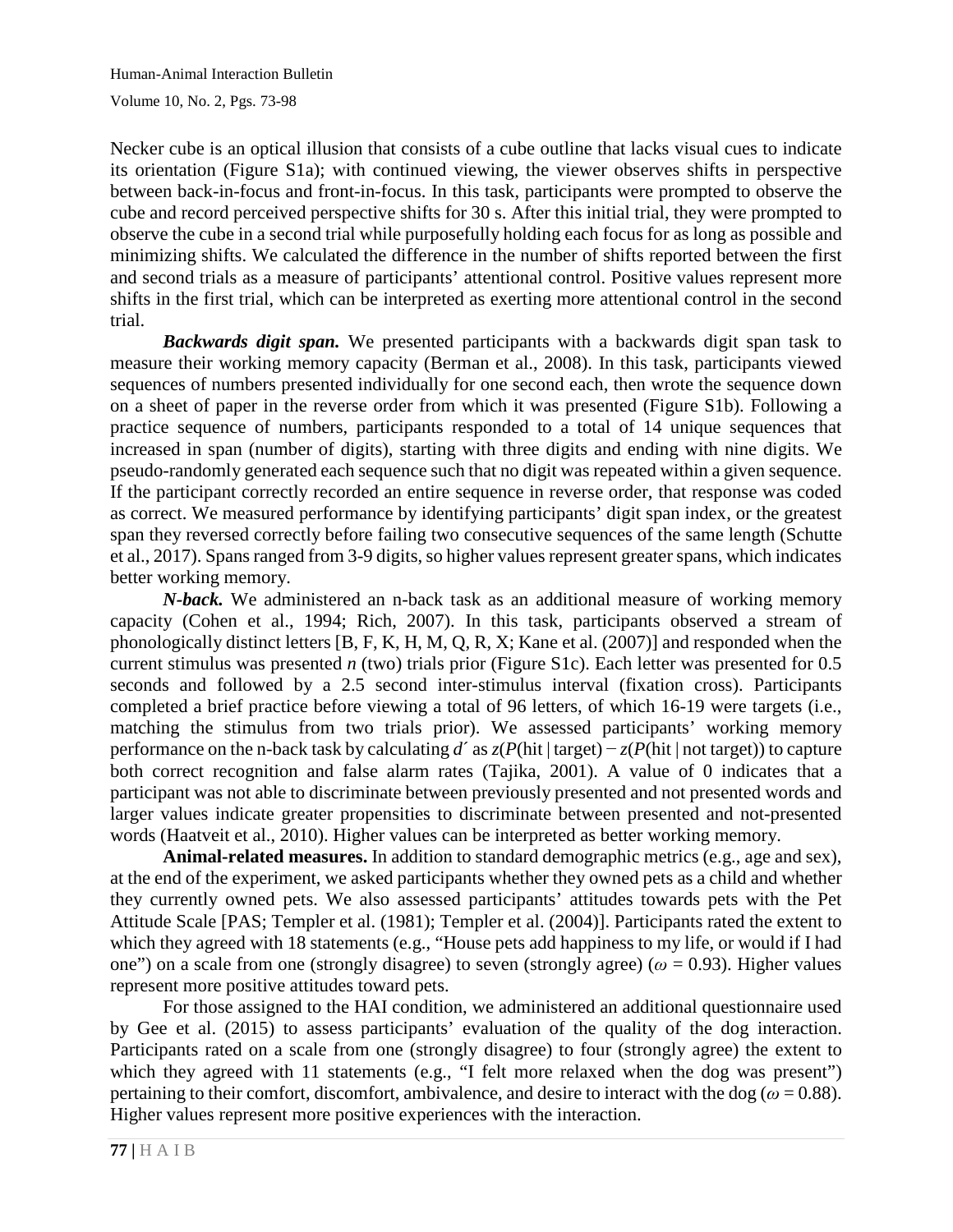**Cardiovascular activity.** Participants wore an Empatica E4 wristband on their left wrist for the duration of the experiment to provide a continuous measure of cardiovascular activity, specifically heart rate variability (McCarthy et al., 2016; Empatica, 2018). The E4 wristband uses a photoplethysmogram (PPG) sensor located on the backside of the device face seated atop the wearer's wrist that samples heart beats at 64 Hertz. We do not provide analyses of cardiovascular data because the device did not sample at a sufficient frequency to detect fine changes in heart rate variability (Shaffer & Ginsberg, 2017).

## *Procedures*

Participants were pseudo-randomly assigned to either an animal interaction (*humananimal interaction* or *HAI*) or control condition before arrival. After participants arrived to the experimental session, they completed informed consent and sat calmly for three minutes to attain a resting state. Then, the researcher instructed the participant to begin the experiment on the computer at their desk. The researcher remained seated in the room throughout the duration of the experiment. The experiment was partitioned into three components, pre-condition, condition, and post-condition, which correspond to the time before, during, and after the animal interaction or control activity, respectively. Participants took about 45 minutes to complete the study.

**Pre-condition.** Participants experienced the task set in the following order: PANAS, DRM (presentation phase), Necker cube, digit span, and n-back. We administered the affect task first to capture affect upon arrival, the DRM second to allow time to elapse between presentation and recall phases, then followed these with the remaining cognitive tasks in a fixed order for the sake of simplicity.

**Condition.** Participants experienced three minutes of either the HAI or control condition. We based this timing on changes observed in cortisol, oxytocin, and heart rate after a three-minute dog interaction in Handlin et al. (2011). Participants were not informed which of the three-minute conditions they were assigned to experience until the pre-condition phase was completed.

*HAI.* We employed JRS's pet dog for every animal-interaction session. The dog used for the HAI condition was a 65-pound, neutered, male Catahoula leopard mix that was Canine Good Citizen certified. Prior to this study, he had completed approximately 35 similar sessions in a previous study. When not interacting with participants, the dog was housed in JRS's office or adjacent experiment room that were both equipped with a large kennel and access to water. The dog participated in 1-5 sessions spread throughout the day with at least 40 minutes between sessions. JRS was not involved in the actual behavioral testing or human-animal interaction to minimize potential bias. Researchers monitored the dog for signs of stress (e.g., excessive panting or licking, avoidance of interacting with participants, barking, aggression, fatigue) and stopped the interaction if he showed signs of stress. Signs of stress were never observed during a session, but when they occurred prior to a session, we reassigned the subsequent participant from the HAI to the control condition.

Before introducing participants to the dog, the researcher asked participants if they had a physical or emotional aversion to dogs; no participants reported any dog aversions. The researcher then brought in the dog, inviting the participant to pet and verbally interact with the dog calmly: "Feel free to pet [dog name] and talk with him all you want. Please try not to rile him up. Other than that, we'll get back to it in a few minutes." Participants were not required to interact with the dog for the whole three minutes.

Participants remained seated for the duration of the interaction. If participants asked questions of or made conversation with the researcher, the researcher briefly informed participants that they would be able to discuss more at the end of the experiment. The dog remained in the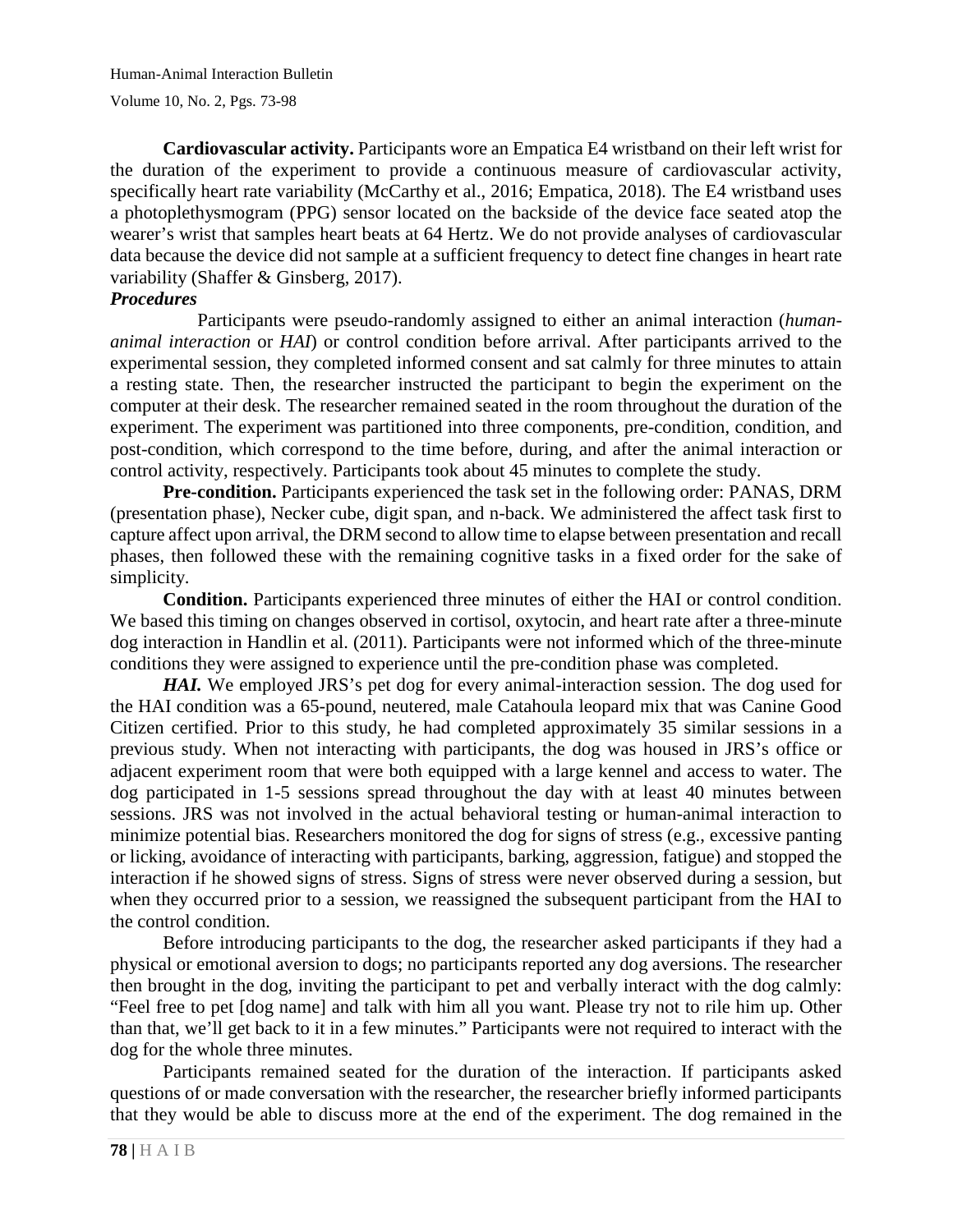experiment room within visual contact after the animal interaction period to rest next to the researcher.

After the experiment ended, researchers debriefed participants who experienced the HAI condition. The researcher explained that participants were not made aware of the dog in recruitment or consent materials to avoid biasing the sample and the results. Researchers requested that participants not discuss the presence of the dog in the experiment with other individuals to help maintain an unbiased sample. Then, researchers invited participants to ask any questions about the nature of the study.

*Control.* Researchers provided participants with a sheet of paper with a full page of Latin text printed on it and instructed them to circle every 'e' and 'f' for "the next few minutes." Researchers emphasized that the task would not be graded and incorrect answers would incur no penalty. The researcher collected the sheet after the three minutes passed; no data were extracted from the activity.

**Post-condition.** Participants completed the tasks again in the following order: PANAS, Necker cube, digit span, n-back, and DRM (recall phase). They then completed the Pet Attitude Scale, and those assigned to the HAI condition also completed the animal experience questionnaire. All participants answered standard and animal-related demographic questions (e.g., age, number of pets owned) to conclude the experiment.

**Ethics.** All procedures were conducted in an ethical and responsible manner, in full compliance with all relevant codes of experimentation and legislation and were approved by the UNL Internal Review Board (protocol # 19552) and Institutional Animal Care and Use Committee (protocol # 1599). All participants gave written consent to participate, and they acknowledged that de-identified data could be published publicly.

#### *Analysis*

We analyzed data from 73 participants, with 36 participants experiencing the animalinteraction condition and 37 experiencing the control condition. The sample size was based on previous studies showing effects of HAI on stress responses (Lass-Hennemann et al., 2014; Crossman et al., 2015) with some additional participants added to enhance our ability to detect any potential effects.

Participant characteristics. We compared pre-condition scores for affective measures, cognitive tasks, and animal-related measures (PAS, pet history) between animal interaction and control groups using independent samples t-tests (or Wilcoxon rank sum test in the case of test violations) to ensure that any experimental differences could not be attributed to participant characteristics. There were no significant between-group differences in any measure (Table 1).

**Data analysis.** We used R [Version 4.0.4; R Core Team (2020)] and the R-packages *BayesFactor* [Version 0.9.12.4.2; Morey and Rouder (2018)], *ggbeeswarm* [Version 0.6.0; Clarke and Sherrill-Mix (2017)], *ggcorrplot* [Version 0.1.3; Kassambara (2019)], *here* [Version 1.0.1; Müller (2017)], *Hmisc* [Version 4.4.2; Harrell Jr et al. (2020)], *papaja* [Version 0.1.0.9997; Aust and Barth (2020)], *patchwork* [Version 1.1.1; Pedersen (2020)], *psych* [Version 2.0.12; Revelle (2019)], *rcompanion* [Version 2.3.26; Mangiafico (2020)], and *tidyverse* [Version 1.3.0; Wickham et al. (2019)] for all our analyses. We prepared the manuscript using *rmarkdown* [Version 2.6; Xie et al. (2018)] and *papaja* [Version 0.1.0.9997; Aust and Barth (2020)]. Data, analysis scripts, supplementary methods, tables, and figures, and the reproducible research materials are available in Supplementary Materials at the Open Science Framework [\(https://osf.io/v7wxt/\)](https://osf.io/v7wxt/).

In addition to frequentist analyses, we calculated and drew inferences based on Bayes factors, that is, the strength of evidence for the alternative over the null hypothesis. For example,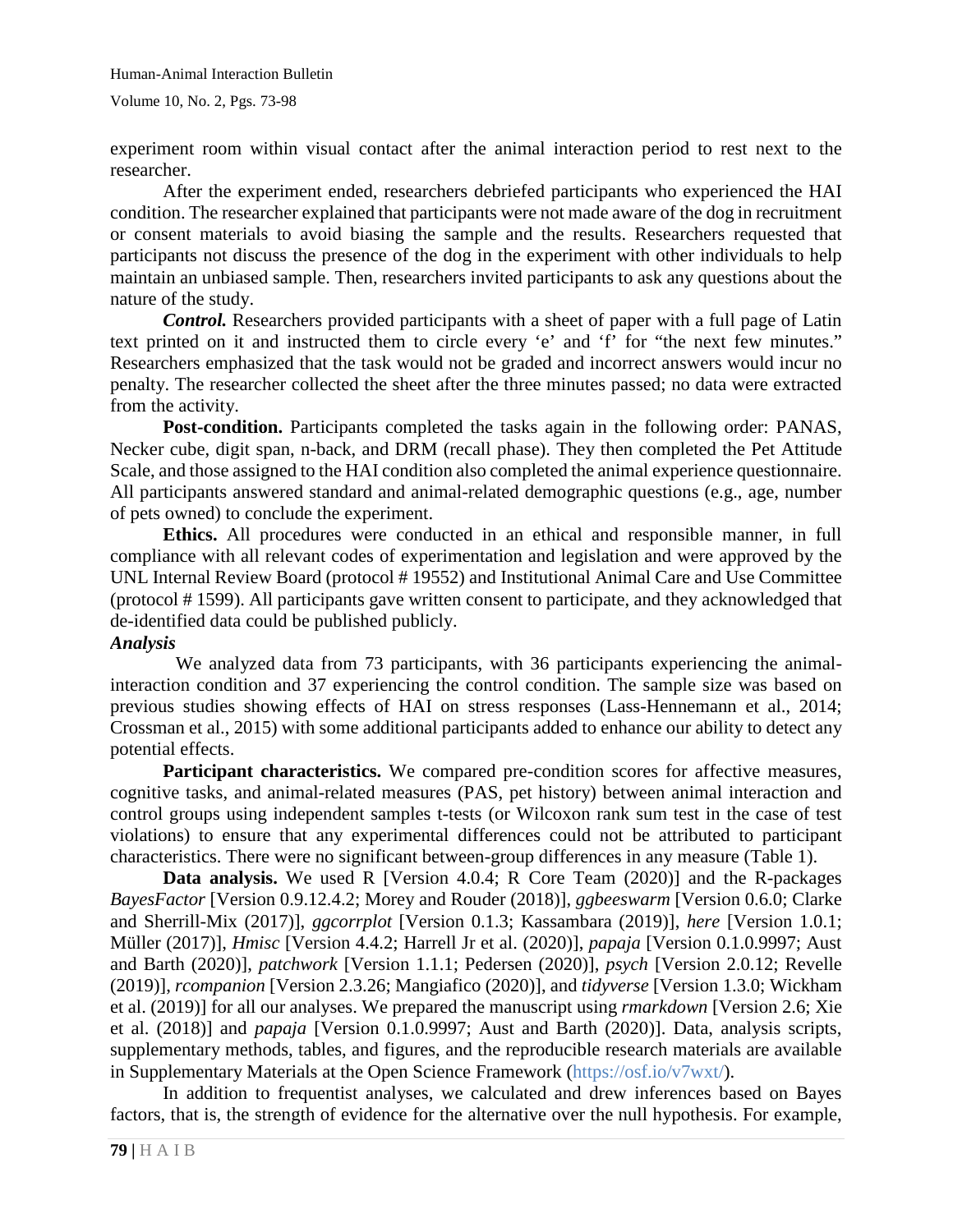$BF_{10} = 15$  suggests that there is 15 times more evidence for the alternative than the null hypothesis. Bayes factors between 3-10 provide moderate evidence for the alternative hypothesis, those between 10-30 provide strong evidence, those between 30-100 provide very strong evidence, and those above 100 provide extreme evidence; reciprocal values (1/3, 1/10, 1/30, 1/100) provide comparable evidence for the null hypothesis (Wagenmakers et al., 2018). We used the *BayesFactor* package to calculate most Bayes factors (using default priors and settings), except for the Wilcoxon rank sum tests, which we calculated from code provided by van Doorn et al. (2020).

*Condition effects.* To assess potential condition differences pre-condition, we conducted independent samples t-tests or Wilcoxon rank sum tests in the case of test violations. For condition effects, we used analysis of covariance to examine the effects of condition on post-scores controlling for pre-scores. We report predicted marginal means and 95% confidence intervals and calculated effect sizes with generalized eta squared  $(\eta_G^2)$ . We used both visual and test-based methods to check analysis of covariance test assumptions: linearity between covariate and outcome variable, homogeneity of regression slopes, normally distributed residuals on outcome variable, and homogeneity of variance (Johnson, 2016). Since we recorded responses only at post-condition for the long-term memory task, we compared between-groups differences with a Wilcoxon rank sum test, as it violated assumptions of an independent samples t-test. For these, we calculated effect sizes with *r*, the z-score of the test statistic divided by the total number of observations.

The analyses of covariance for negative affect and Necker cube significantly violated model assumptions, so we log-transformed negative affect pre- and post-scores and removed outliers (standard deviation  $\times$  3; 2 observations) from Necker post-scores to conform to model assumptions. We excluded one observation from DRM (participant expressed comprehension issues after task), three from Necker cube (participants expressed comprehension issues after task), and three from digit span (participants did not request response sheet) when running respective analyses, inserting missing data for these subjects.

*Moderation analyses.* We conducted follow-up exploratory analyses to identify potential moderators of the relationship between animal interaction and cognitive performance. Because we have three cognitive measures and several potential moderators, combining all of these would result in a large number of statistical tests. To reduce the number of statistical tests run, we aggregated all of the cognition scores into a single composite measure, as used in the nature exposure literature. Following Van Hedger et al. (2019), we constructed the cognitive composite measure by averaging the z-scores for the Necker cube, digit span, and n-back post - pre difference scores. We tested whether positive and negative affect change (i.e., post - pre difference scores; PANAS) and pet attitude (PAS) explained the relationship between experimental condition and composite cognitive performance change. For each moderation analysis, we used multiple linear regression with predictors *condition*, *moderator*, and *condition×moderator* and outcome *post - pre cognitive composite*. We report model fit results alone, as no moderation model accounted for more than a negligible amount of the variance in the data.

*Animal experience correlations.* We also conducted follow-up exploratory analyses to identify correlations between the animal-related measures, affect, and cognitive performance composite.

#### **Results**

# *Affect*

To test the effect of animal interaction on affect, we compared positive and negative PANAS scores following the control and HAI condition. Figure 1 shows the effect of condition on positive and negative affect (Table 1; Figure S2). Analyses of covariance indicate very strong evidence that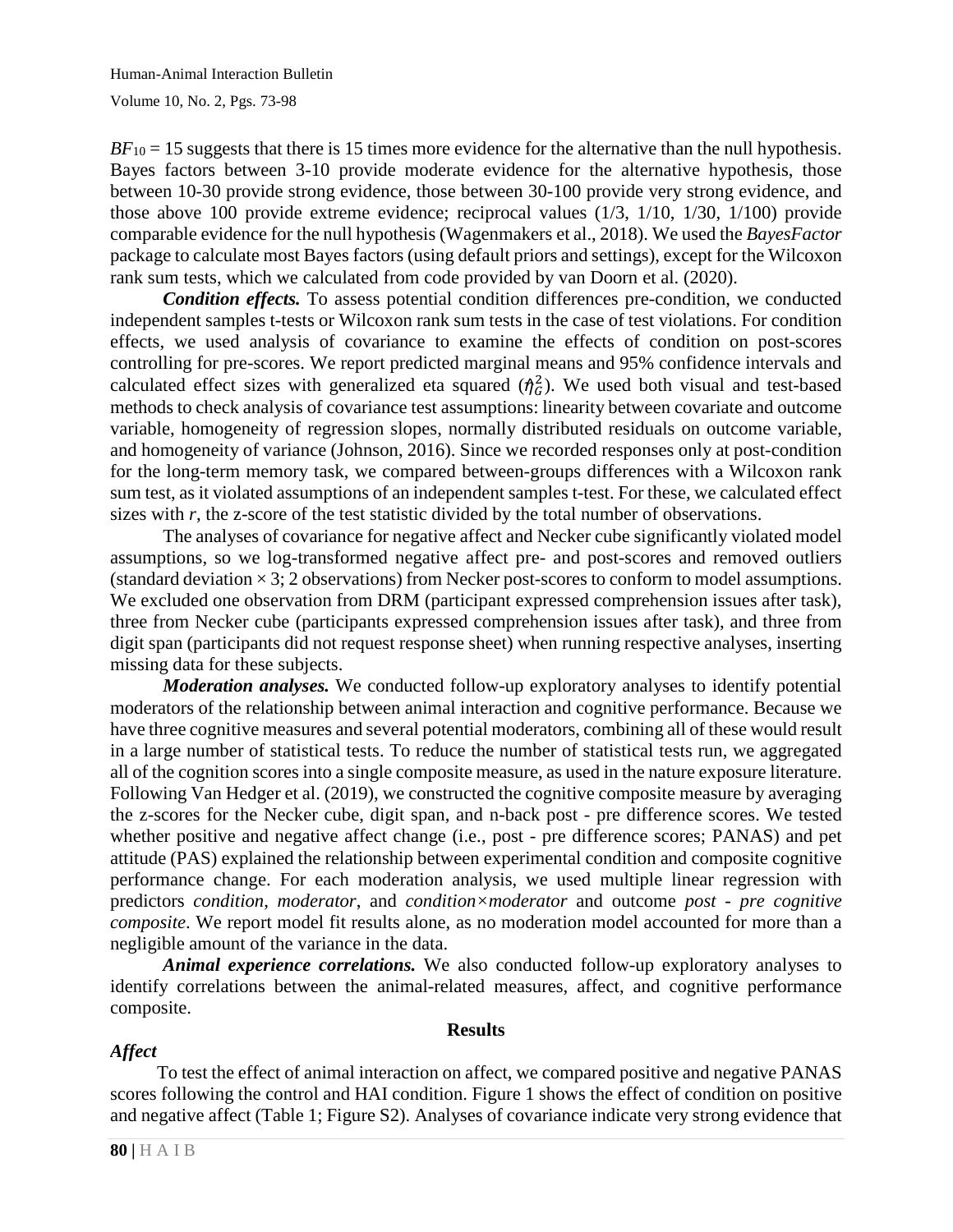positive affect is greater post-condition for those who experienced HAI than those who did not, controlling for pre-interaction scores ( $F(1,70) = 30.21$ ,  $MSE = 0.15$ ,  $p < 0.001$ ,  $\hat{\eta}_G^2 = 0.30$ ,  $BF_{10} >$ 100). For negative affect, on the other hand, there is not sufficient evidence to determine whether the log post-condition scores differed between control and HAI groups  $(F(1,70) = 4.32, MSE =$ 0.03,  $p = 0.041$ ,  $\hat{\eta}_G^2 = 0.06$ ,  $BF_{10} = 1.39$ ).

|                           |        | Pre-condition |         |                  |                  |           | Post-condition |                |                  |         |           |
|---------------------------|--------|---------------|---------|------------------|------------------|-----------|----------------|----------------|------------------|---------|-----------|
|                           |        |               | Control | <b>HAI</b>       |                  |           |                | Contro         | <b>HAI</b>       |         |           |
| Measure                   |        | n             | M       | $\boldsymbol{M}$ | $\boldsymbol{p}$ | $BF_{10}$ | n              | 1 <sub>M</sub> | $\boldsymbol{M}$ | p       | $BF_{10}$ |
| <b>Animal measures</b>    |        |               |         |                  |                  |           |                |                |                  |         |           |
| Pets now $(\%)$           |        | 73            | 72.97   | 33.33            |                  |           |                |                |                  |         |           |
| Pets as a child $(\%)$    |        | 73            | 91.89   | 77.78            |                  |           |                |                |                  |         |           |
| Pet attitude (PAS)        |        | 73            | 5.74    | 5.63             | 0.84             | 0.18      |                |                |                  |         |           |
| <b>Affective measures</b> |        |               |         |                  |                  |           |                |                |                  |         |           |
| Positive                  | affect | 73            | 3.04    | 2.83             | 0.24             | 0.44      | 73             | 2.74           | 3.25             | < 0.001 | >100      |
| (PANAS)                   |        |               |         |                  |                  |           |                |                |                  |         |           |
| Negative                  | affect | 73            | 1.45    | 1.51             | 0.79             | 0.17      | 73             | 0.29           | 0.21             | 0.04    | 1.43      |
| (PANAS)                   |        |               |         |                  |                  |           |                |                |                  |         |           |
| <b>Cognitive measures</b> |        |               |         |                  |                  |           |                |                |                  |         |           |
| Accuracy (DRM)            |        |               |         |                  |                  |           | 72             | 0.76           | 0.77             | 0.70    | 0.19      |
| Average                   | shifts | 70            | $-0.76$ | $-1.12$          | 0.63             | 0.27      | 70             | $-2.41$        | $-1.66$          | 0.39    | 0.34      |
| (NCPC)                    |        |               |         |                  |                  |           |                |                |                  |         |           |
| Index (Digit span)        |        | 70            | 6.69    | 6.12             | 0.25             | 0.31      | 70             | 7.11           | 7.30             | 0.58    | 0.28      |
| $d'$ (N-back)             |        | 73            | 0.08    | $-0.08$          | 0.74             | 0.20      | 73             | 0.04           | $-0.04$          | 0.73    | 0.28      |

#### Table 1: Experiment 1 scores

*Note*: Post-condition scores control for pre-condition scores. Table used with permission under a CC-BY4.0 license: Thayer & Stevens, 2020; available at https://doi.org/10.31234/osf.io/7v5nq.



*Figure* 1. Affect scores pre- and post-condition for control and HAI (human-animal interaction) groups in Experiment 1. Scores show (a) positive PANAS ratings and (b) negative PANAS ratings. Open triangles (blue) represent individual control participant scores, open circles (orange) represent individual HAI participant scores, closed triangles and circles represent condition group means (with lines connecting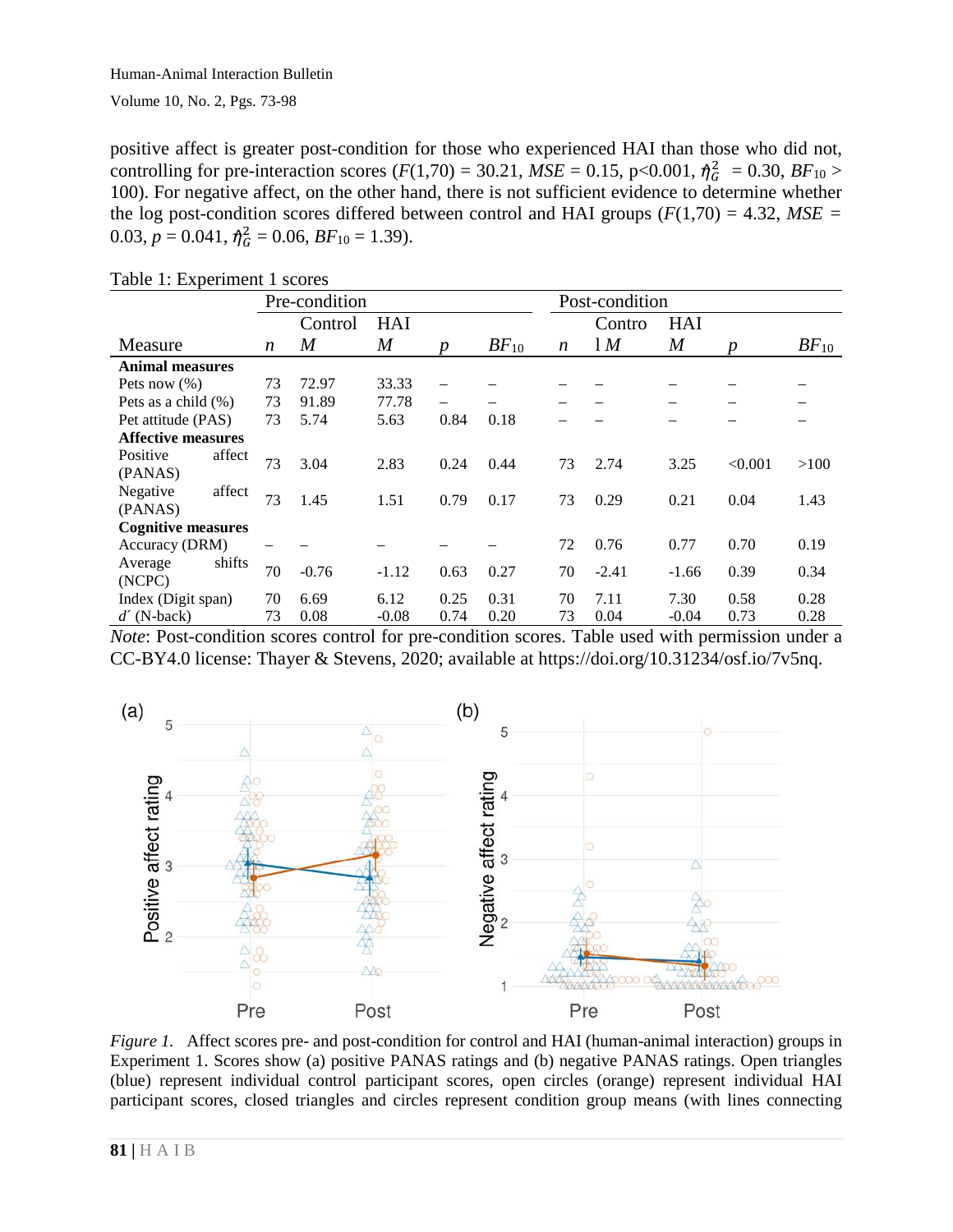Human-Animal Interaction Bulletin

Volume 10, No. 2, Pgs. 73-98

condition means), error bars represent 95% confidence intervals. Figure used with permission under a CC-BY4.0 license: Thayer & Stevens, 2020; available at [https://doi.org/10.31234/osf.io/7v5nq.](https://doi.org/10.31234/osf.io/7v5nq)

## *Cognitive tasks*

To test the effect of animal interaction on cognition, we compared scores on four cognitive tasks following control and HAI conditions. There is evidence to suggest that animal interaction and control groups did not differ on any cognitive task post-condition (Table 1; Figures 2 and S3). Specifically, there is moderate evidence that there is no difference between control and HAI groups for accuracy in the long-term memory task post-condition scores ( $W = 681$ ,  $p = 0.696$ ,  $r = 0.05$ ,  $BF_{10} = 0.19$ ). Similarly, the analyses of covariance provide evidence of no difference between groups—controlling for pre-condition scores—for the number of switches in the Necker cube attentional control task ( $F(1,67) = 0.76$ ,  $MSE = 12.85$ ,  $p = 0.385$ ,  $\hat{\eta}_G^2 = 0.01$ ,  $BF_{10} = 0.34$ ), the backwards digit span index for working memory  $(F(1,67) = 0.31, MSE = 1.98, p = 0.578, \eta_G^2 =$ 0.01,  $BF_{10} = 0.28$ ), and the n-back *d'* for working memory ( $F(1,70) = 0.12$ ,  $MSE = 1.09$ ,  $p = 0.726$ ,  $\eta_G^2 = 0.01, BF_{10} = 0.25$ .

## *Exploratory analyses*

We tested affect and pet attitude as potential moderators of the effect of HAI on cognition. There is substantial evidence to suggest that there were no observable moderators on the effect of experimental condition on composite cognitive performance. Specifically, the moderation model did not outperform an intercept-only model for positive affect change ( $R^2 = 0.01$ ,  $F(3,36) = 0.30$ ,  $p = 0.828$ ,  $BF_{10} = 0.04$ ), negative affect change  $(R^2 = 0.02, F(3,63) = 0.41, p = 0.746, BF_{10} = 0.04$ ), or pet attitude  $(R^2 = 0.04, F(3,63) = 0.86, p = 0.468, BF_{10} = 0.07)$ .

We found that pet attitude positively correlated with the positive interaction quality measures from Gee et al. (2015) (comfort and desire to interact with the dog) and the change in positive PANAS between pre- and post-condition (Figure S4a), while negatively correlating with discomfort and ambivalence with the dog. The cognitive performance composite score did not correlate with any animal-related measures.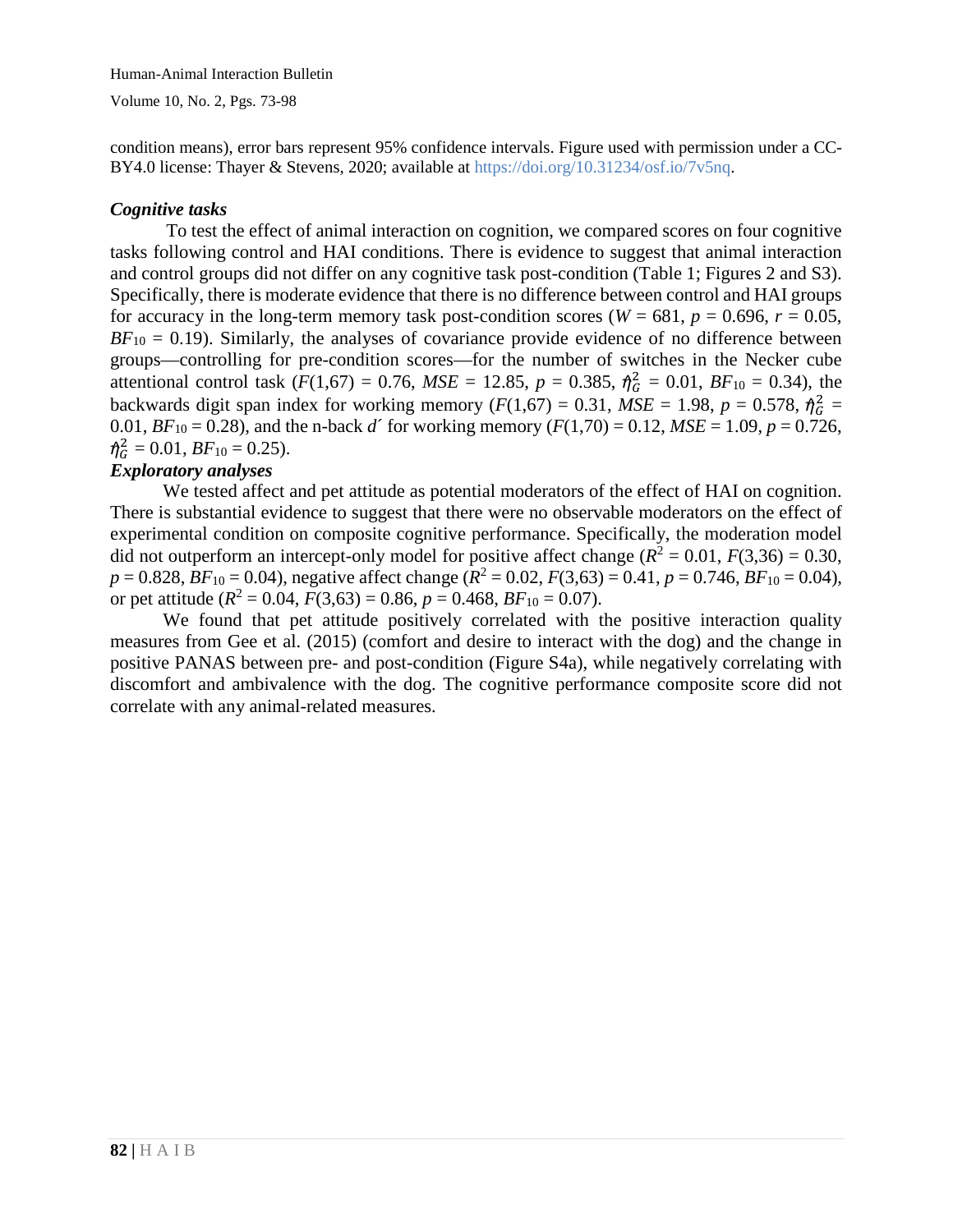Volume 10, No. 2, Pgs. 73-98



*Figure 2.* Cognitive performance for control and HAI (human-animal interaction) groups in Experiment 1. (a) Long-term memory accuracy from the Deese-Roedinger-McDermott task was calculated only postcondition. Pre- (Pre) and post-condition (Post) performance was calculated for (b) the difference in number of attentional shifts between the two Necker cube trials, (c) the index for the backwards digit span task, and (d) *d*´ for the n-back task. Open triangles (blue) represent individual control participant scores, open circles (orange) represent individual HAI participant scores, closed triangles and circles represent condition group means (with lines connecting condition means), error bars represent 95% confidence intervals. Figure used with permission under a CC-BY4.0 license: Thayer & Stevens, 2020; available at [https://doi.org/10.31234/osf.io/7v5nq.](https://doi.org/10.31234/osf.io/7v5nq)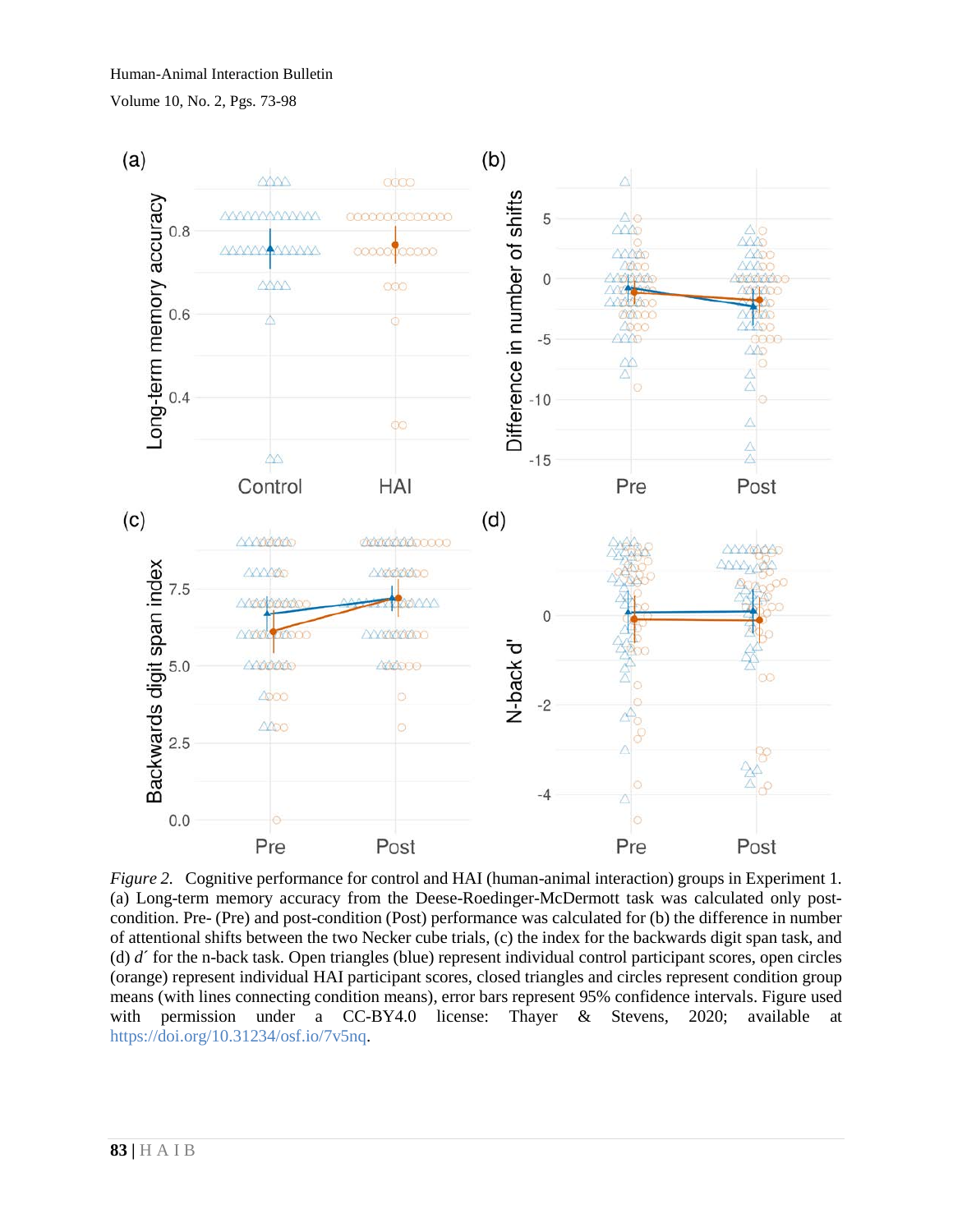#### *Summary of results*

Our first investigation of the effects of HAI on affect and cognition replicated effects of HAI on affect but did not evoke predicted improvements in cognitive performance. Specifically, a three-minute animal interaction bolstered positive affect more so than a control activity. But we did not observe improvements in attentional control or working memory. Our follow-up moderation analyses indicated that affect and pet attitude did not moderate a relationship between experimental condition and cognitive performance.

## **Experiment 2**

Our aim with Experiment 2 was to replicate Experiment 1 and extend the investigation to the influence of HAI on anxiety and stress. We assessed self-reports of anxiety and stress throughout the experiment using visual analogue scales. We again conducted follow-up exploratory analyses to identify potential moderators of the relationship between experimental condition and cognitive performance.

## **Methods**

## *Participants*

We recruited a new sample of participants between Nov 2018 to Apr 2019 from the University of Nebraska-Lincoln psychology subject pool who did not have a physical or emotional aversion to dogs (i.e., allergy, fear), again without providing information about dogs in the study description or consent materials. We analyzed data from 83 of 84 participants, excluding one person who progressed through the study without completing the experimental manipulation. Of the 83 eligible participants, 66 (79.5%) identified as female, 17 (20.5%) identified as male, and 0 (0.0%) identified as neither male nor female (race/ethnicity and parental income information available in Table S1). Participants were on average 19.9 (*SD* = 1.8) years of age (Table S1). There were 47 individuals (56.6%) who currently live with at least one pet in their primary residence and 67 (80.7%) who lived with at least one pet as a child. All participants received one hour of research credit in exchange for their participation.

#### *Measures*

In addition to the measures used in Experiment 1, we also explored the influence of humananimal interaction on affect through measures of anxiety and stress.

**Affect.** We assessed participants' present and general feelings of anxiety with the State and Trait Anxiety Inventory [STAI; Spielberger et al. (1999)]. Participants were presented with 20 statements (e.g., "I feel calm") and rated each from one (*not at all*) to four (*very much so*) to describe their feelings in the moment (*state*;  $\omega$  = 0.93), then rated another set of 20 to describe their feelings in general (*trait*;  $\omega$  = 0.95). We also measured present feelings of anxiety with the singleitem Anxiety Visual Analogue Scale [AVAS; Cella and Perry (1986)]. Participants indicated how anxious they felt in the moment via mouse-click between poles *not at all anxious* and *extremely anxious* on a 100-tick horizontal line. Participants also indicated how stressed they felt in the moment with the similar Stress Visual Analogue Scale [SVAS; Cella and Perry (1986)]. Higher values represent stronger feelings of anxiety and stress.

**Animal-related measures.** Participants responded to the same the animal-related measures used in Experiment 1, including the pet attitude scale ( $\omega$  = 0.93) and the HAI experience questions  $(\omega = 0.86)$ . In addition, the researcher logged the amount of time the participant spent physically interacting with the dog, which ranged from 30 sec to the full 3 min.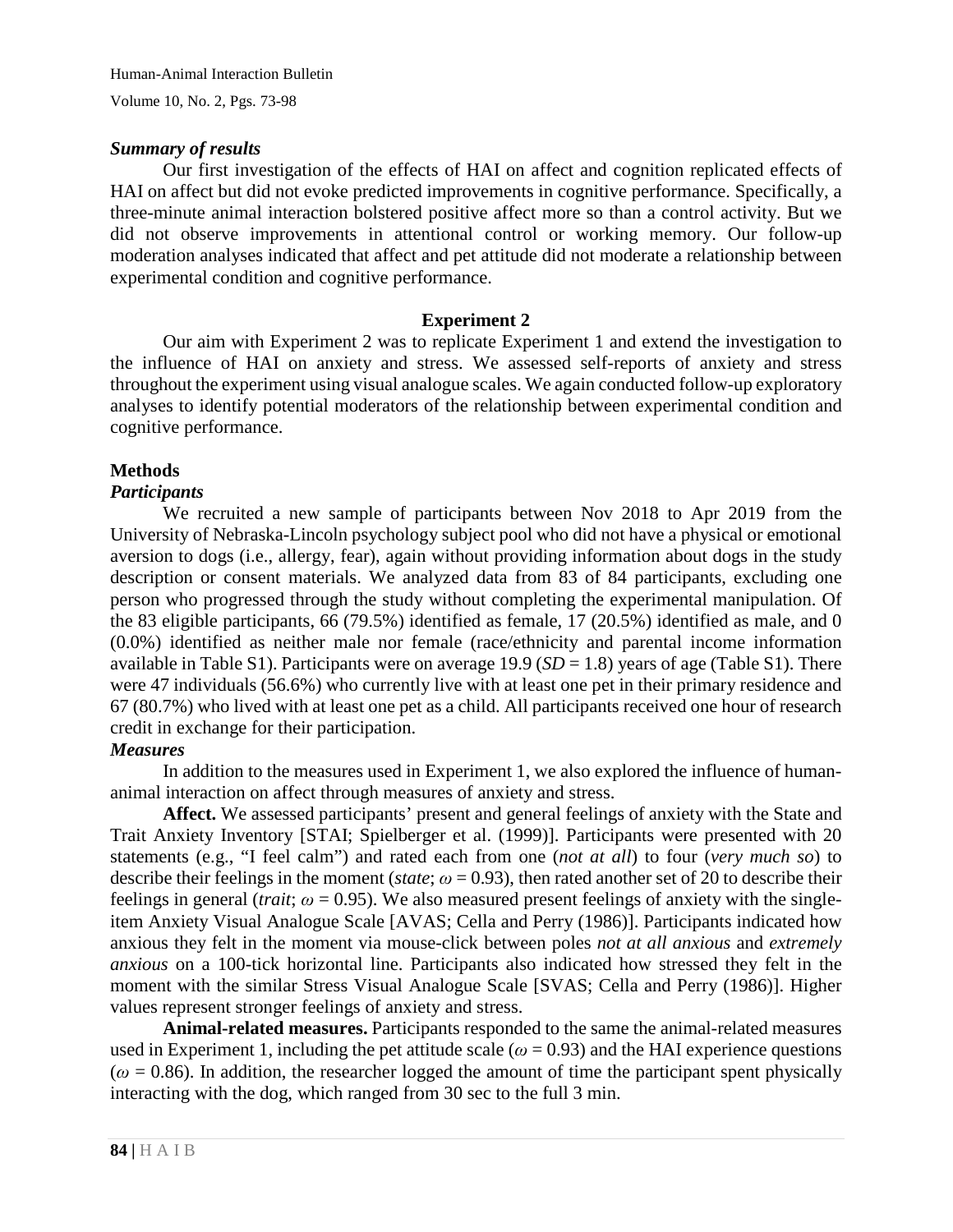## *Procedures*

All procedures from Experiment 1 carried over to Experiment 2. However, instead of beginning with the Positive and Negative Affect Schedule, participants first completed Anxiety and Stress Visual Analogue Scales (*baseline*), then STAI prior to PANAS. Participants also completed Visual Analogue Scales immediately preceding the 3-minute animal interaction/control condition (*pre-condition* or *pre*), immediately following the condition (*post-condition* or *post*), and following completion of the experiment (*post+20*).

## *Analysis*

Of the 83 eligible participants, 42 participants experienced the animal-interaction condition and 41 experienced the control condition. We increased our sample size slightly from Experiment 1 1 to enhance our ability to detect any potential effects in negative affect.

**Participant characteristics.** There were no between-group differences in pre-condition scores for any affective measures, cognitive tasks, or animal-related measures (Table 2).

**Data analysis.** We utilized the same data analysis approach as Experiment 1 and also used this approach to analyze AVAS and SVAS (immediately before and after intervention). For moderation analyses, we tested all Experiment 1 moderators in addition to state and trait anxiety (from STAI), anxiety change from immediately pre- to post-condition (from AVAS), and stress change from immediately pre- to post-condition (from SVAS). We also included these additional measures in exploratory correlations between pet experience, affect, and cognition for those who experienced the animal interaction.

We log-transformed negative affect pre- and post-scores and removed a single outlier (standard deviation  $\times$  3) to conform to analysis of covariance model assumptions. We excluded one observation from DRM (participant expressed comprehension issues after task), three from Necker cube (participants expressed comprehension issues after task), six from digit span (participants did not request response sheet or did not complete more than half of task), and three from n-back (two participants did not record any responses and one participant expressed comprehension issues after task).

The effect of condition on anxiety and stress ratings is demonstrated by Figures 3c&d and S5c&d and Table 2. There is strong evidence that anxiety was lower post-condition for HAI compared to control ( $F(1,80) = 9.50$ ,  $MSE = 172.0$ ,  $p = 0.003$ ,  $\eta_G^2 = 0.11$ ,  $BF_{10} = 11.22$ ) and moderate evidence that stress was lower for those who experienced HAI than control  $(F(1,80) =$ 6.20,  $MSE = 228.7$ ,  $p = 0.015$ ,  $\hat{\eta}_G^2 = 0.07$ ,  $BF_{10} = 2.96$ ) when controlling for pre-condition scores. *Cognitive*

There is no evidence to suggest that human-animal interaction and control groups differed on any measure of cognition (Table 2; Figures 4 and S6). Specifically, there is moderate evidence that there is no difference between control and HAI groups for the long-term memory task at postcondition ( $W = 767$ ,  $p = 0.485$ ,  $r = 0.08$ ,  $BF_{10} = 0.20$ ), the average switches in the Necker cube controlled attention task  $(F(1,77) = 0.43, MSE = 8.19, p = 0.516, \hat{T}_{G}^{2} = 0.01, BF_{10} = 0.29)$ , the nback working memory task ( $F(1,77) = 0.26$ ,  $MSE = 0.92$ ,  $p = 0.610$ ,  $\hat{\eta}_G^2 = 0.01$ ,  $BF_{10} = 0.25$ ), and the digit span working memory task  $(F(1,74) = 0.76, MSE = 2.42, p = 0.385, \eta_G^2 = 0.01, BF_{10} =$ 0.32).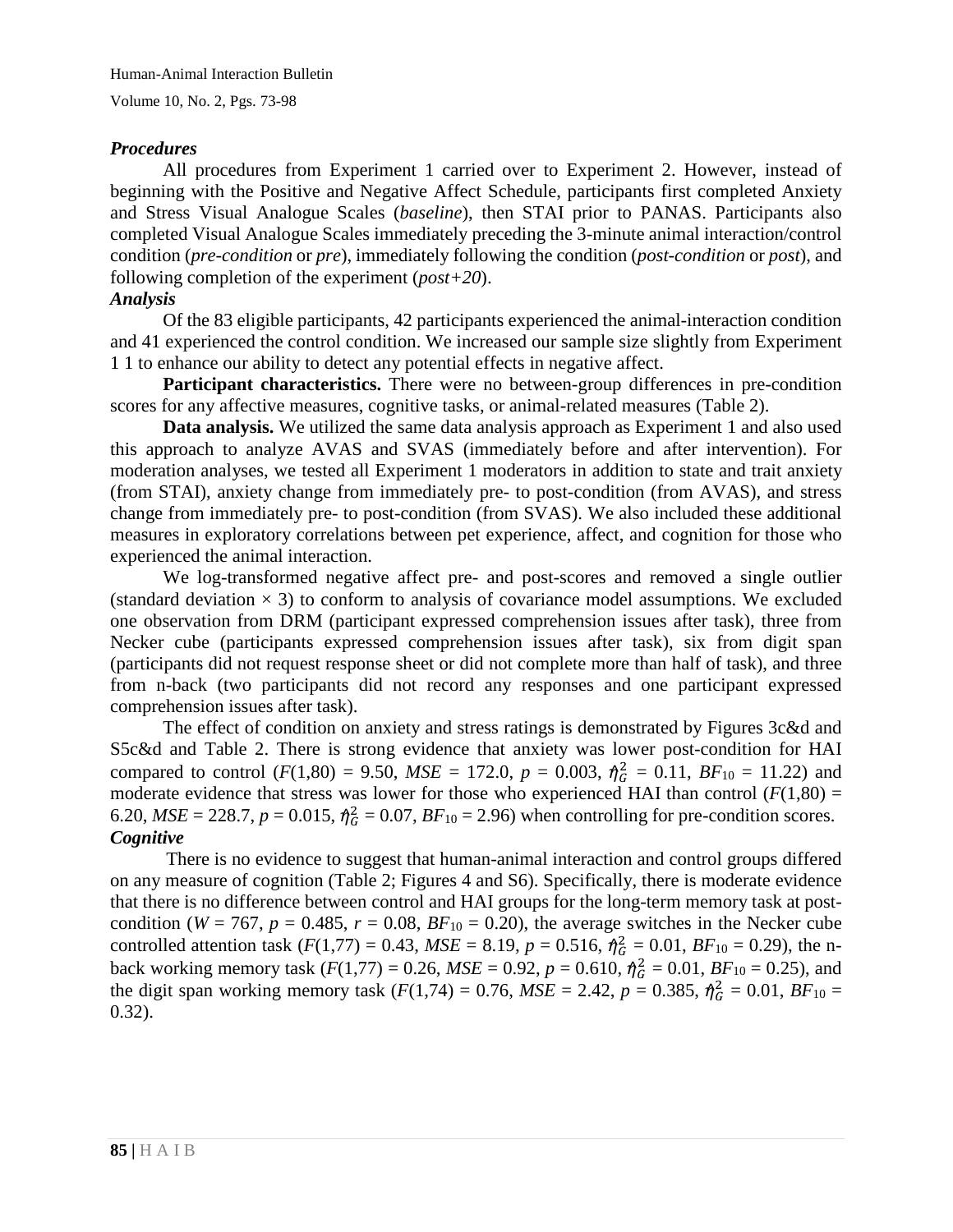| rable 2. Experiment 2 scores      |                          |                |                  |                  |                |                  |                  |                  |                  |           |
|-----------------------------------|--------------------------|----------------|------------------|------------------|----------------|------------------|------------------|------------------|------------------|-----------|
|                                   | Pre-condition            |                |                  |                  | Post-condition |                  |                  |                  |                  |           |
|                                   |                          | Control        | HAI              |                  |                |                  | Control          | HAI              |                  |           |
| Measure                           | $\boldsymbol{n}$         | $\overline{M}$ | $\boldsymbol{M}$ | $\boldsymbol{p}$ | $BF_{10}$      | $\boldsymbol{n}$ | $\boldsymbol{M}$ | $\boldsymbol{M}$ | $\boldsymbol{D}$ | $BF_{10}$ |
| <b>Animal measures</b>            |                          |                |                  |                  |                |                  |                  |                  |                  |           |
| Pets now $(\%)$                   | $\overline{\phantom{0}}$ | 60.98          | 52.38            |                  |                |                  |                  |                  |                  |           |
| Pets as a child $(\%)$            | $\qquad \qquad -$        | 82.93          | 78.57            |                  |                |                  |                  |                  |                  |           |
| Pet attitude (PAS)                | 83                       | 5.84           | 5.90             | 0.67             | 0.19           |                  |                  |                  |                  |           |
| <b>Affective measures</b>         |                          |                |                  |                  |                |                  |                  |                  |                  |           |
| Positive<br>affect<br>(PANAS)     | 83                       | 2.96           | 3.09             | 0.45             | 0.30           | 83               | 2.77             | 3.25             | < 0.001          | >100      |
| affect<br>Negative<br>(PANAS)     | 83                       | 1.44           | 1.40             | 0.96             | 0.17           | 82               | 0.25             | 0.13             | < 0.001          | 9.31      |
| Anxiety (AVAS)                    | 83                       | 28.83          | 36.45            | 0.11             | 0.59           | 83               | 23.28            | 14.28            | < 0.001          | 11.08     |
| Stress (SVAS)                     | 83                       | 33.73          | 39.36            | 0.18             | 0.34           | 83               | 25.44            | 17.12            | 0.01             | 3.00      |
| <b>State</b><br>anxiety<br>(STAI) | 83                       | 36.22          | 34.00            | 0.25             | 0.31           |                  |                  |                  |                  |           |
| Trait<br>anxiety<br>(STAI)        | 83                       | 40.88          | 38.55            | 0.37             | 0.26           |                  |                  |                  |                  |           |
| <b>Cognitive measures</b>         |                          |                |                  |                  |                |                  |                  |                  |                  |           |
| Accuracy (DRM)                    |                          |                |                  |                  |                | 82               | 0.74             | 0.71             | 0.48             | 0.21      |
| shifts<br>Average<br>(NCPC)       | 80                       | 0.15           | $-1.15$          | 0.19             | 0.36           | 80               | $-1.51$          | $-1.93$          | 0.52             | 0.28      |
| Index (Digit span)                | 77                       | 5.84           | 6.13             | 0.43             | 0.21           | 77               | 6.83             | 6.52             | 0.39             | 0.32      |
| $d'$ (N-back)                     | 80                       | $-0.09$        | 0.30             | 0.19             | 0.49           | 80               | 0.00             | 0.11             | 0.61             | 0.26      |

Table 2: Experiment 2 scores

*Note*: Post-condition scores control for pre-condition scores. Table used with permission under a CC-BY4.0 license: Thayer & Stevens, 2020; available at [https://doi.org/10.31234/osf.io/7v5nq.](https://doi.org/10.31234/osf.io/7v5nq)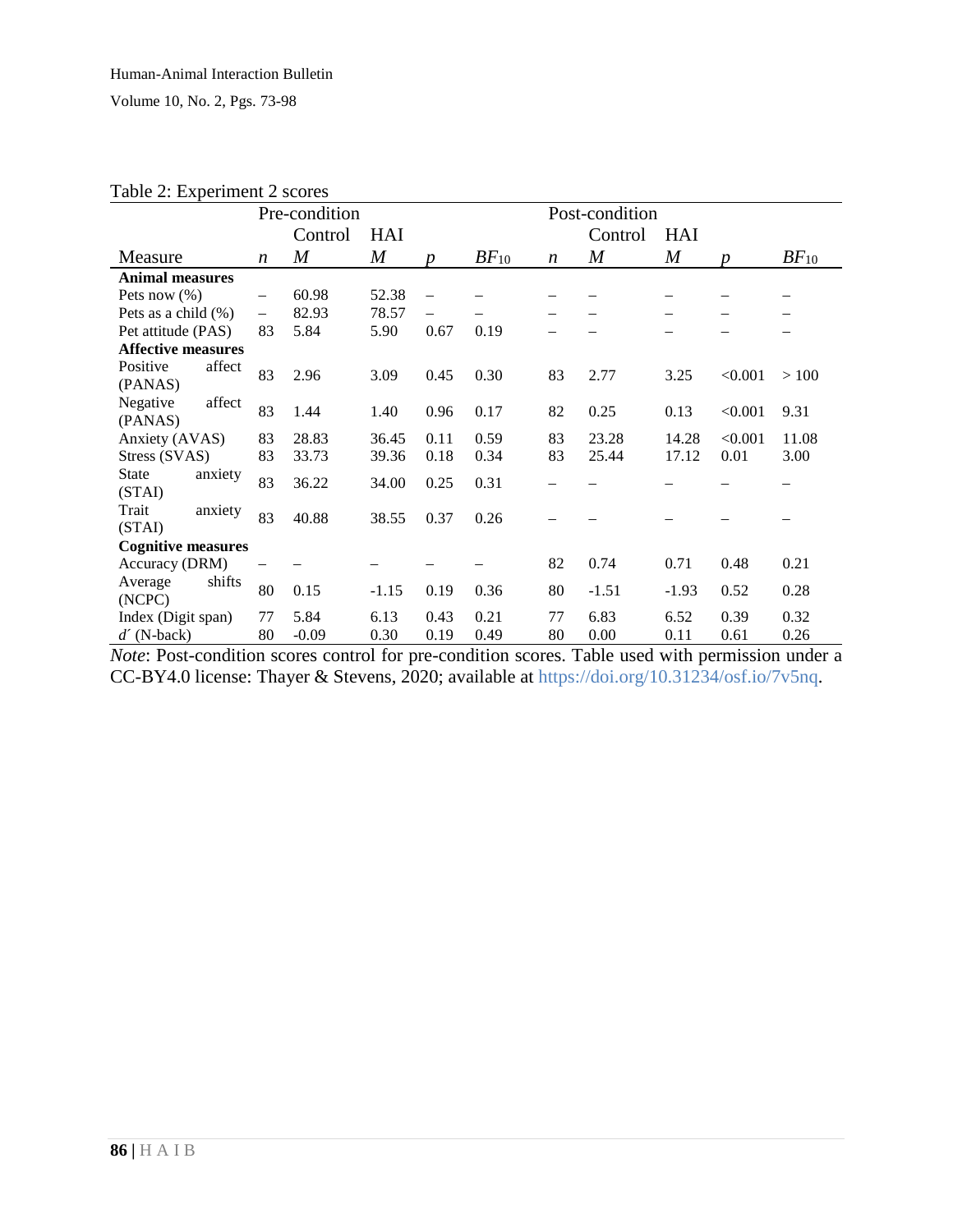

*Figure* 3. Affect scores pre- and post-condition for control and HAI (human-animal interaction) groups in Experiment 2. Scores show (a) positive PANAS ratings, (b) negative PANAS ratings, (c) anxiety ratings, and (d) stress ratings. Open triangles (blue) represent individual control participant scores, open circles (orange) represent individual HAI participant scores, closed triangles and circles represent condition group means (with lines connecting condition means), error bars represent 95% confidence intervals. Figure used with permission under a CC-BY4.0 license: Thayer & Stevens, 2020; available at [https://doi.org/10.31234/osf.io/7v5nq.](https://doi.org/10.31234/osf.io/7v5nq)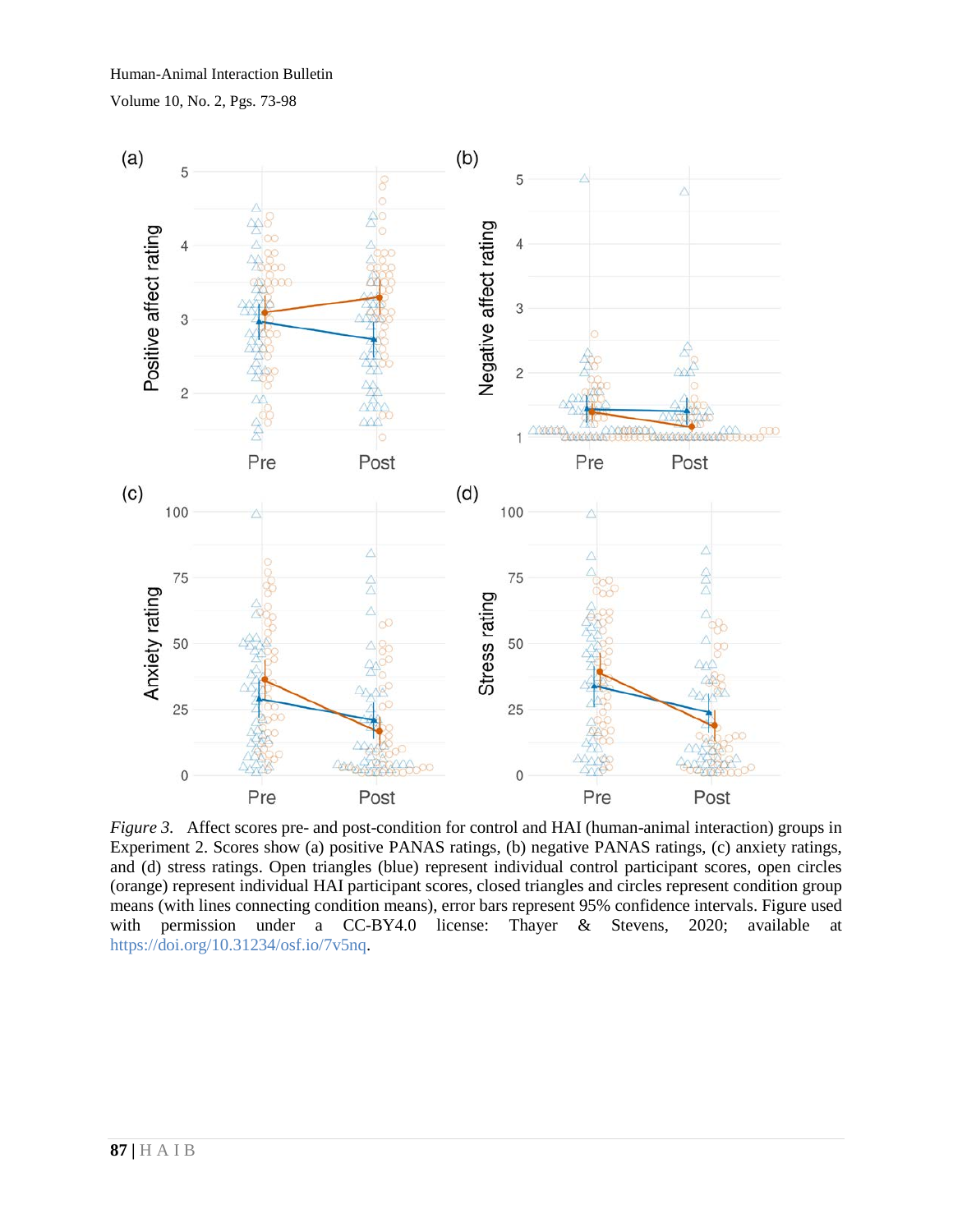

*Figure 4.* Cognitive performance for control and HAI (human-animal interaction) groups in Experiment 2. (a) Long-term memory accuracy from the Deese-Roedinger-McDermott task was calculated only postcondition. Pre- (Pre) and post-condition (Post) performance was calculated for (b) the difference in number of attentional shifts between the two Necker cube trials, (c) the index for the backwards digit span task, and (d) *d*´ for the n-back task. Open triangles (blue) represent individual control participant scores, open circles (orange) represent individual HAI participant scores, closed triangles and circles represent condition group means (with lines connecting condition means), error bars represent 95% confidence intervals. Figure used with permission under a CC-BY4.0 license: Thayer & Stevens, 2020; available at [https://doi.org/10.31234/osf.io/7v5nq.](https://doi.org/10.31234/osf.io/7v5nq)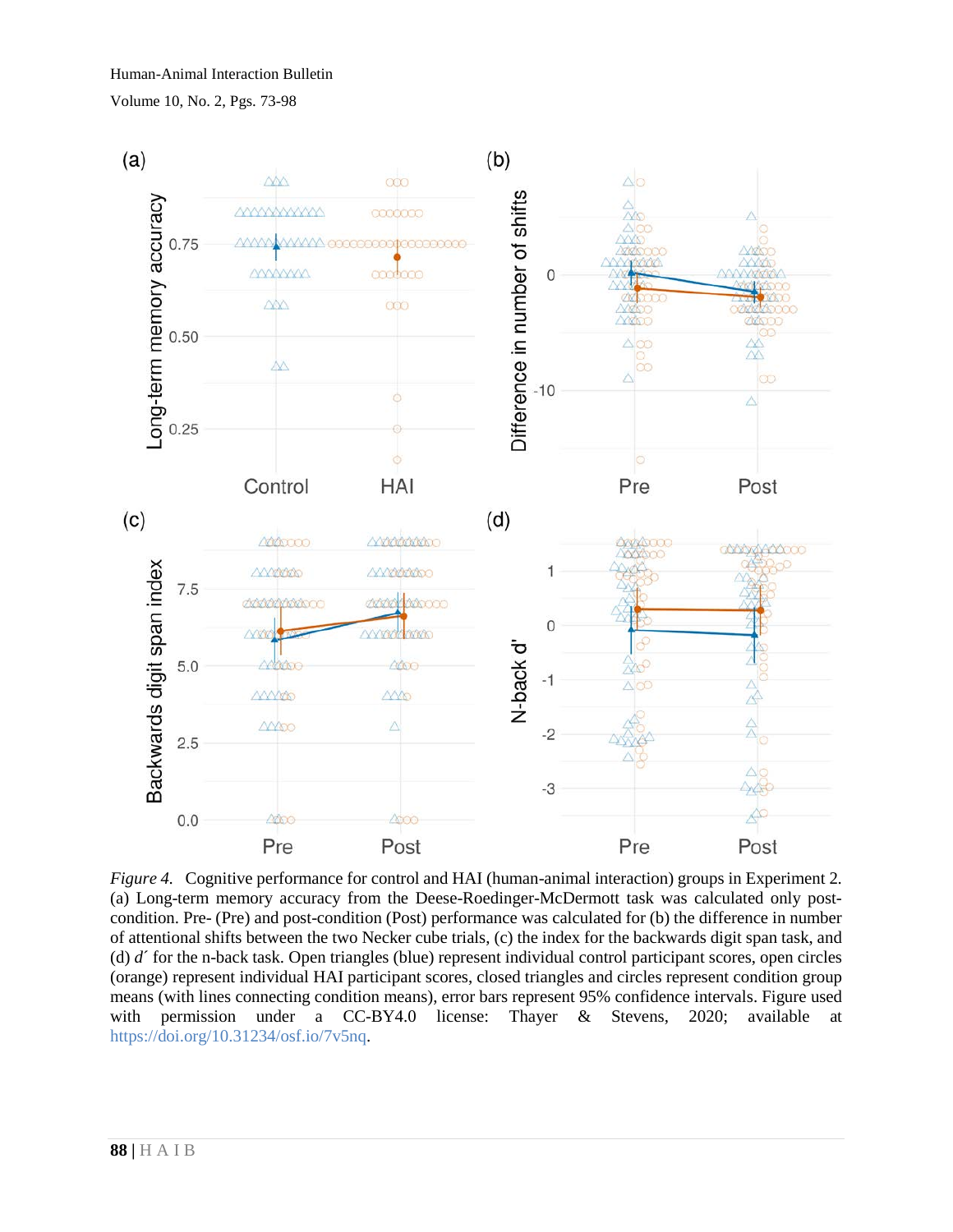#### *Exploratory analyses*

In line with Experiment 1, there is no evidence that the same variables nor the anxiety- and stress-related variables moderated the relationship between experimental condition and composite cognitive performance. Specifically, there is evidence that condition-cognition moderation models did not outperform intercept-only models for pet attitude  $(R^2 = 0.01, F(3,68) = 0.07, p = 0.973,$ *BF*<sub>10</sub> = 0.02), positive affect change ( $R^2 = 0.05$ ,  $F(3,68) = 1.15$ ,  $p = 0.336$ ,  $BF_{10} = 0.08$ ), negative affect change  $(R^2 = 0.03, F(3,68) = 0.64, p = 0.589, BF_{10} = 0.05)$ , stress change from pre- to postcondition  $(R^2 = 0.02, F(3,68) = 0.36, p = 0.781, BF_{10} = 0.03)$ , anxiety change from pre- to postcondition  $(R^2 = 0.01, F(3,68) = 0.06, p = 0.979, BF_{10} = 0.02)$ , STAI-State anxiety  $(R^2 = 0.04,$  $F(3,68) = 1.02, p = 0.390, BF_{10} = 0.07$ , and STAI-Trait anxiety ( $R^2 = 0.04, F(3,68) = 1.00, p = 0.04$ ) 0.400,  $BF_{10} = 0.07$ ).

We replicated finding (1) positive relationships between pet attitude and comfort with the dog, desire to interact with the dog, and the change in positive PANAS, (2) negative relationships with discomfort and ambivalence with the dog, and (3) no relationships with cognitive performance composite (Figure S4b). Pet attitude also positively correlated with trait anxiety and negatively correlated with change in negative PANAS, feelings of stress, and feelings of anxiety.

# *Summary of results*

Our findings from Experiment 2 provided nearly identical results to those we observed in Experiment 1. We observed once more that a three-minute HAI bolstered positive affect more so than a control; however, unlike in Experiment 1, HAI reduced negative affect. Further, humananimal interaction evoked lower stress and anxiety than the control. We did not observe differential improvements in attentional control or working memory between control and HAI groups. All follow-up moderation analyses mirrored those conducted in Experiment 1 such that affect change, ratings of anxiety and stress change, pet attitude, and state and trait anxiety did not influence the relationship between experimental condition and cognitive performance.

#### **Discussion**

Taken together, our findings provide support for the efficacy of animal interaction on affect but no evidence to suggest that animal interaction influences executive function. Specifically, there was greater positive affect improvement in HAI compared to control groups in both Experiments 1 and 2. Though we did not have evidence of effects of HAI on negative affect in Experiment 1, this likely resulted from a slightly smaller sample size. With the larger sample size of Experiment 2, we found that negative affect was reduced more in human-animal interaction than control groups. Anxiety and stress measures included in Experiment 2 captured more pronounced decreases in anxiety and stress for HAI compared to control groups. Nevertheless, measures of cognitive performance (long-term memory, working memory, and attentional control) did not differ between control and HAI groups in Experiments 1 or 2.

Improvements in affect following brief interactions with an unfamiliar animal are commonly observed in experimental HAI manipulations (Beetz et al., 2012; Lass-Hennemann et al., 2014; Crossman et al., 2015; Grajfoner et al., 2017), although future research should explore how long these effects last. Our evidence of a positive affect-boosting effect of animal interaction in both experiments validates our experimental design. We observed similar improvements in negative affect, anxiety, and stress in Experiment 2. Given the modest effect sizes observed here, three minutes may be a *minimally* effective interaction period. In fact, a recent dose-response investigation found that low doses of HAI (i.e., three minutes) elicited stress improvement in a majority of participants but that *maximal* improvement relative to time spent was reached with 15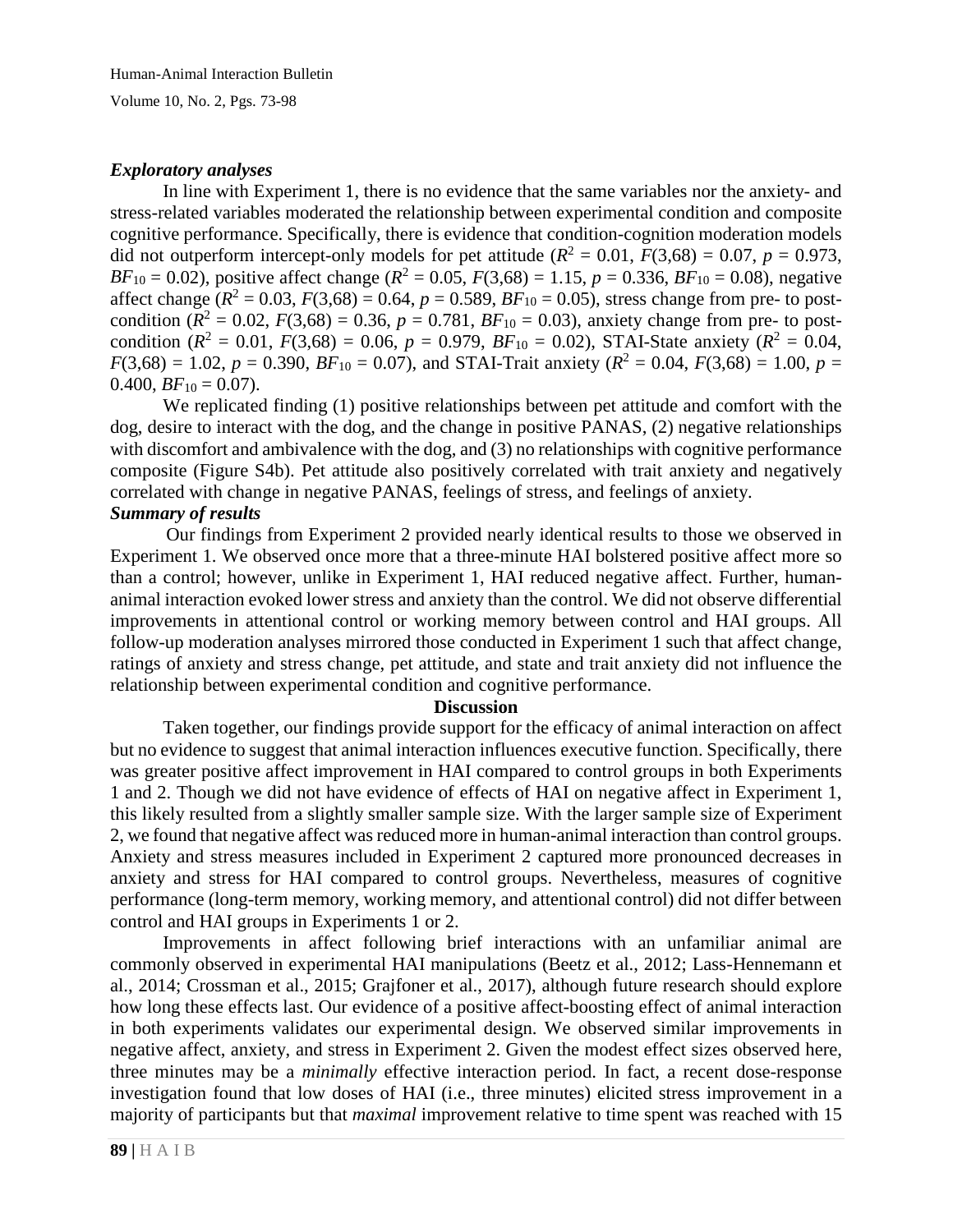minute doses (Fournier, 2019). Thus, longer interaction durations could induce changes in cognition not observed here. Note that this work focuses on the short-term interactions used in animal-assisted interventions. It is not clear whether they carry over into longer-term interactions associated with pet ownership.

Given the evidence that HAI influences affect and stress, which in turn can influence cognition, we expected HAI to influence cognition. In particular, we expected HAI to influence executive functioning because HAI shares characteristics with another literature—exposure to natural landscapes—that does influence attentional control and working memory. Because animals are an inherent part of nature, and HAI has been tied to biophilia as well, the nature exposure literature created a conceptual framework for predicting that HAI could influence executive functioning. However, our results—and the results of others (Gee et al., 2014, 2015; Hediger & Turner, 2014; Trammell, 2019)—run counter to the findings in the exposure to nature literature.

There are at least two possible reasons why our results do not follow the findings in the nature exposure literature. First, there may just be a fundamental difference between exposure to nature and interacting with animals. Perhaps biophilia may elicit strong affective effects in both nature and animal interactions because they share a similar experiential component. However, the improvement in affect triggers downstream effects on cognition differently with animals and nature. Similarly, cognitive restoration observed following experiences in nature may not be attributable to biophilia alone because these effects are dependent on aesthetic features unique to natural environments, whereby cognitive improvement is facilitated by a more complex mechanism. Also, using biophilia as the framework connecting the nature exposure literature with human-animal interaction may not be as clear-cut as would be expected. While early work suggested that animal interactions should fit within the biophilia framework (Lawrence, 1993), more recent critiques suggests a more nuanced approach (Joye & De Block, 2011). For example, observed HAI effects on well-being may be due to the calming and supernormal stimulus properties of animals or social/cultural effects rather than them being historically important in our evolution (Serpell, 2004; Kruger & Serpell, 2010). Even within an evolutionary framework, animals typically fall into categories of predator or prey, and we may have evolved specific cognition to avoid predators and capture prey (Barrett, 2015). From this perspective, some species are functional in terms of consuming their meat, whereas others are to be feared and avoided. This view would predict differences between species, with predator species probably not enhancing well-being to the degree that less threatening species might. Thus, human-animal relationships are not as straightforward as proposed in the original biophilia hypothesis, and this hypothesis may not have strong predictions about how interacting with animals should influence human well-being.

An alternative possibility is that our experimental paradigm did not trigger latent cognitive effects of HAI. Perhaps exposure to nature can reach the threshold for triggering these effects easily, but the threshold is higher or harder to reach for animal interactions. Or the time lag for these effects may be delayed (e.g., Handlin et al., 2011). Thus, experimental design could be critical for studying HAI effects on cognition. Decisions about durations of exposure, number and timing of cognitive tasks, and the presence of stress induction could be important in eliciting effects of animal interactions (Fournier, 2019; Griffin et al., 2019), as has been demonstrated in the exposure to nature literature (Shanahan et al., 2016; Cox et al., 2017; Stevenson et al., 2018; Stenfors et al., 2019).

Alternatively, other factors could moderate potential HAI effects on cognition. Individual and cultural differences in interactions with animals can moderate effects on well-being (Barker et al., 2010) and could potentially moderate effects on cognition. This possibility necessitates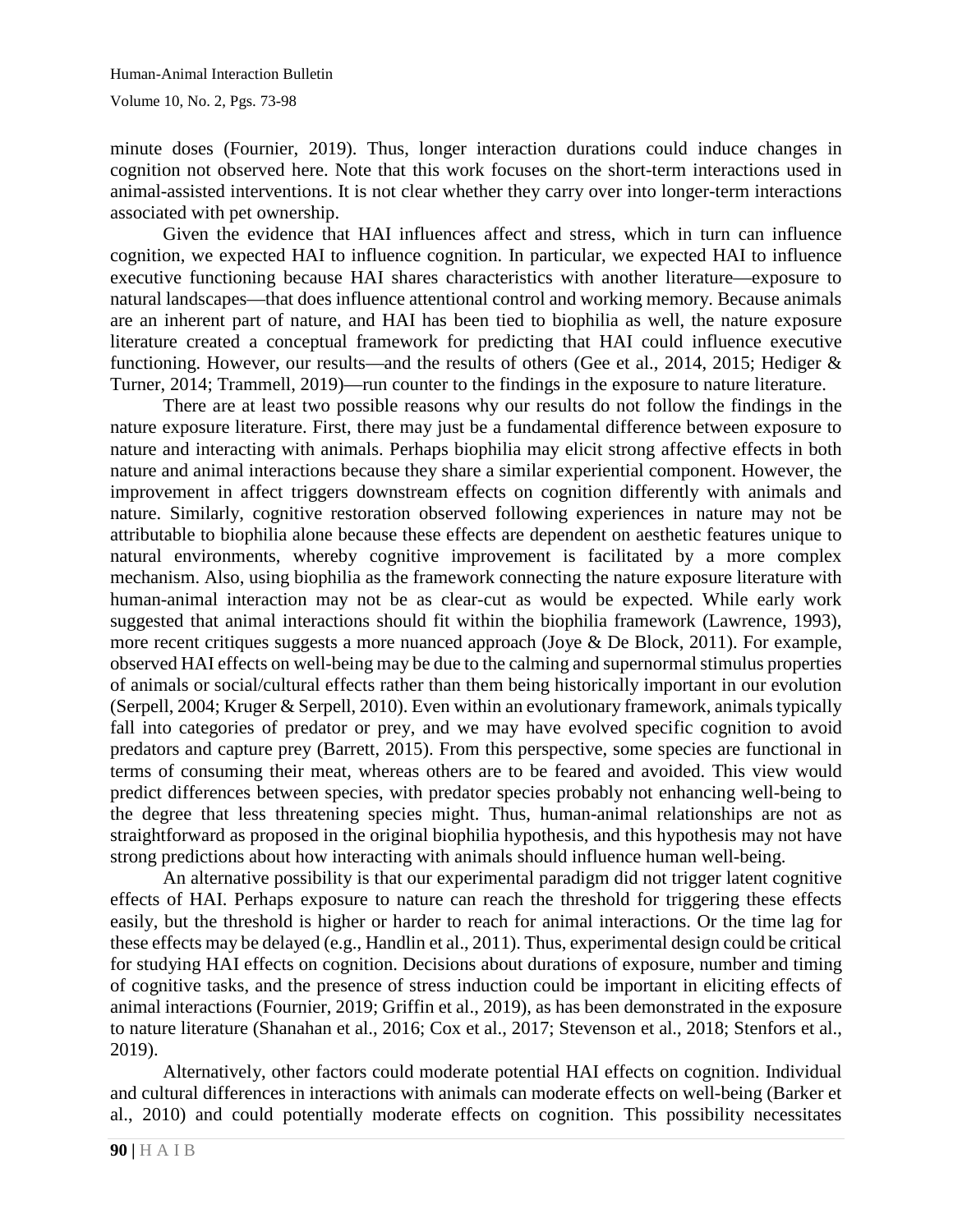inclusion of individual difference measures, such as pet attitudes, to better understand the factors influencing potential HAI effects on cognition. Though we found no moderating effect of pet attitudes or ownership in our analysis, these types of factors are important to help profile individuals and groups best suited for animal interventions (Melson, 2011; McCune et al., 2014, 2020).

Thus far in the field, the experimental design attributes of human-animal interaction delivery, duration, and features have been a function of convenience and guesswork as opposed to driven by theory. The field is in need of a grounding framework to systematically grow this understanding. The neighboring domain of exposure to nature literature may provide a suitable, rigorously studied foundation (Kaplan & Berman, 2010; Bratman et al., 2012; Schertz & Berman, 2019). By taking advantage of the affective and cognitive frameworks embedded within the exposure to nature literature, HAI practitioners provide themselves with the chance to standardize investigations of cognitive performance and draw theoretically sound inferences from their findings. Evidence of this sort is well-positioned to inform decisions regarding the implementation of HAIs in schools and other performance-dependent contexts for healthy and clinical populations. A deeper understanding of the influence of HAIs on cognition can also provide necessary footing to investigate whether observations are moderated by life experiences, such as growing up in an urban or rural community, race/ethnicity, socio-economic status, or personal history with animals. With affiliative animals like dogs so accessible in daily life, it is crucial to profile the restorative potential of these therapeutic agents by furthering research into the influence of animal interactions on cognition.

Our study investigated HAI in student participants and replicated effects on affect (Stewart et al., 2014; Crossman et al., 2015; Crump & Derting, 2015) and lack of effects on cognition (Gee et al., 2014, 2015; Trammell, 2019) observed in similar populations. Undergraduate students are a unique and unrepresentative population, potentially limiting the application of these findings to other populations. Nevertheless, the high levels of stress and anxiety experienced by students and the pressure for high levels of cognitive performance—underscore the importance of understanding these effects in this population. Furthermore, the effect of HAI on affect (Crossman et al., 2020) and and the lack of an effect on cognition (Hediger & Turner, 2014) has also been documented in children, suggesting that our findings may generalize beyond undergraduate students. Yet even the sample of undergraduates that we tested is not representative, with a bias toward female, white, affluent participants who owned pets as children. Further research must assess if these findings generalize to other populations.

In addition to a potentially unrepresentative sample of participants, the experimental design may have imposed limitations on the ecological validity of the study. The controlled nature of the experimental setting may have inhibited participants from engaging with the dog in a natural way. Participants may have found having the experimenter in the room or the admonition to avoiding 'riling up' the dog to be awkward for engaging in a natural interaction. Thus, differently structured interactions (e.g., in less prescribed or group settings) could result in different outcomes.

Experimental outcomes could also depend on how familiar participants are with the dogs. People interacting with their own dog or a familiar dog may have a more enjoyable experience, which may put them in a different state of mind for completing the cognitive tasks. Not knowing the dog may have made the participants more inhibited, precluding them from fully experiencing any possible benefits in cognitive performance.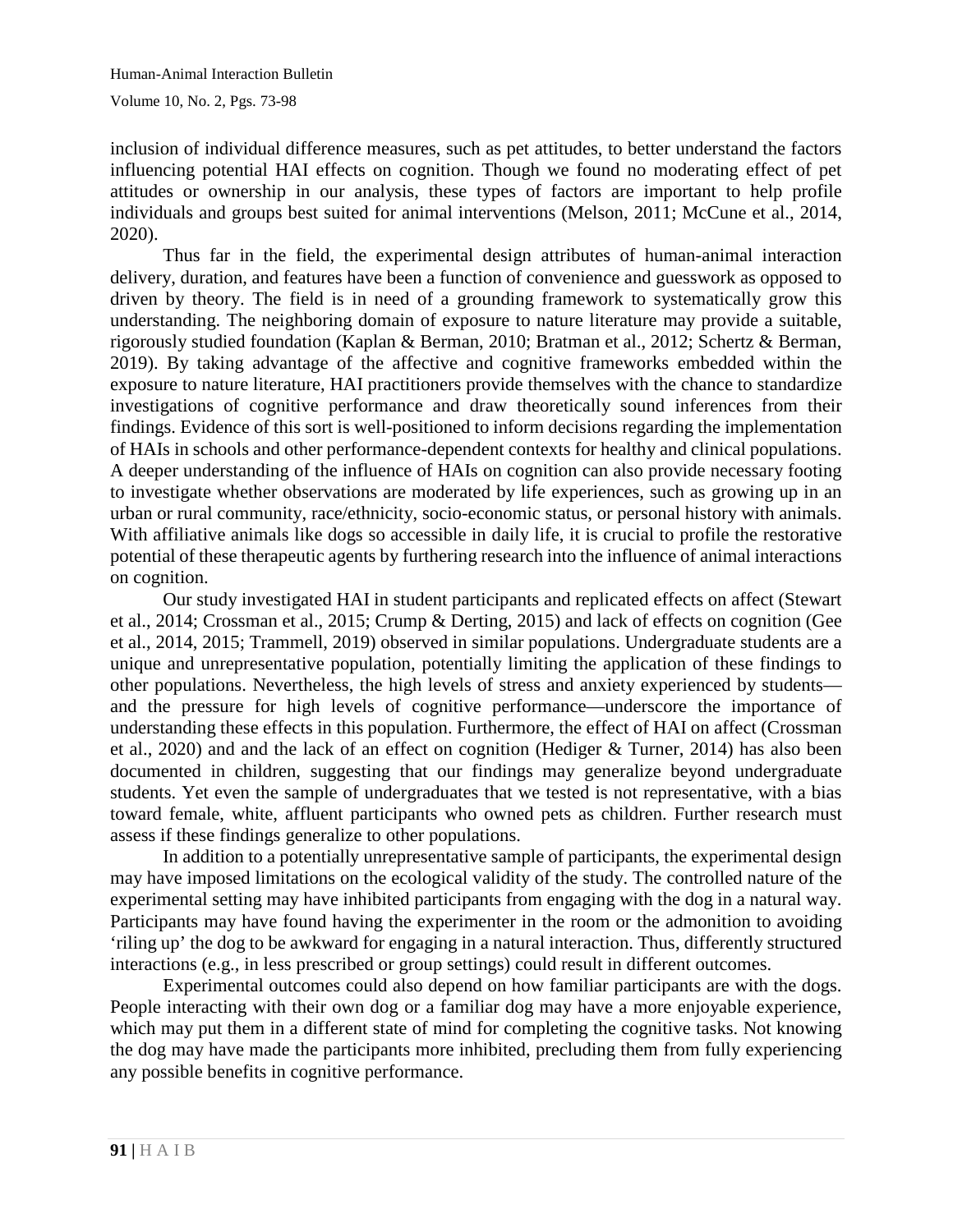#### **Conclusion**

In the present study, we addressed a need to strengthen theory-driven tests of the influence of human-animal interaction on cognition. We observed positive effects of HAI in affective measures—including positive affect, negative affect, anxiety, and stress—but did not observe improvement in cognitive performance. Future research should continue to enhance the connection between nature exposure and human-animal interaction studies to build our understanding of cognition in response to animal interactions.

#### **References**

- Aust, F., & Barth, M. (2020). papaja: Create APA manuscripts with R Markdown. [Version 0.1.0.9997]<https://github.com/crsh/papaja>
- Barker, S. B., Barker, R. T., McCain, N. L., & Schubert, C. M. (2016). A randomized cross-over exploratory study of the effect of visiting therapy dogs on college student stress before final exams. Anthrozoös, 29(1), 35–46.<https://doi.org/10.1080/08927936.2015.1069988>
- Barker, S. B., Knisely, J. S., McCain, N. L., Schubert, C. M., & Pandurangi, A. K. (2010). Exploratory study of stress-buffering response patterns from interaction with a therapy dog. Anthrozoös, 23(1), 79–91.<https://doi.org/10.2752/175303710X12627079939341>
- Barker, S. B., Pandurangi, A. K., & Best, A. M. (2003). Effects of animal-assisted therapy on patients' anxiety, fear, and depression before ECT. The Journal of ECT, 19(1), 38. <https://doi.org/10.1097/00124509-200303000-00008>
- Barker, S. B., & Wolen, A. R. (2008). The benefits of human-companion animal interaction: A review. Journal of Veterinary Medical Education, 35(4), 487–495. <https://doi.org/10.3138/jvme.35.4.487>
- Barrett, H. C. (2015). Adaptations to predators and prey. In The Handbook of Evolutionary Psychology (pp. 200–223). John Wiley & Sons, Ltd. <https://doi.org/10.1002/9780470939376.ch7>
- Beetz, A. M. (2017). Theories and possible processes of action in animal assisted interventions. Applied Developmental Science, 21(2), 139–149. <https://doi.org/10.1080/10888691.2016.1262263>
- Beetz, A., Uvnäs-Moberg, K., Julius, H., & Kotrschal, K. (2012). Psychosocial and psychophysiological effects of human-animal interactions: The possible role of oxytocin. Frontiers in Psychology, 3, 234.<https://doi.org/10.3389/fpsyg.2012.00234>
- Berman, M. G., Jonides, J., & Kaplan, S. (2008). The cognitive benefits of interacting with nature. Psychological Science, 19(12), 1207–1212. [https://doi.org/10.1111/j.1467-](https://doi.org/10.1111/j.1467-9280.2008.02225.x) [9280.2008.02225.x](https://doi.org/10.1111/j.1467-9280.2008.02225.x)
- Bratman, G. N., Daily, G. C., Levy, B. J., & Gross, J. J. (2015). The benefits of nature experience: Improved affect and cognition. Landscape and Urban Planning, 138, 41–50. <https://doi.org/10.1016/j.landurbplan.2015.02.005>
- Bratman, G. N., Hamilton, J. P., & Daily, G. C. (2012). The impacts of nature experience on human cognitive function and mental health. Annals of the New York Academy of Sciences, 1249(1), 118–136.<https://doi.org/10.1111/j.1749-6632.2011.06400.x>
- Cadavid, S., & Beato, M. S. (2016). Memory distortion and its avoidance: An event-related potentials study on false recognition and correct rejection. PLOS ONE, 11(10), e0164024. <https://doi.org/10.1371/journal.pone.0164024>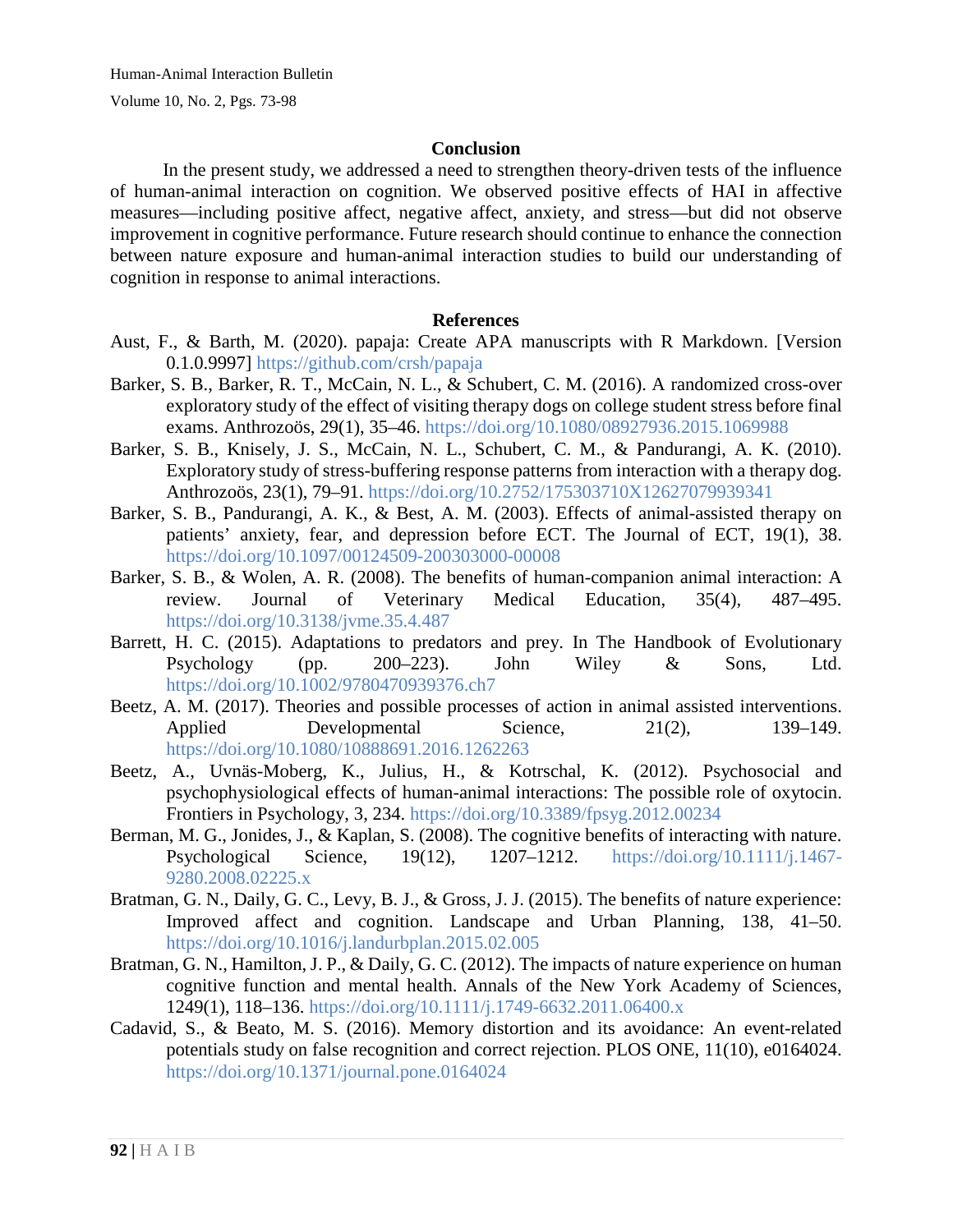- Cella, D. F., & Perry, S. W. (1986). Reliability and concurrent validity of three visual-analogue mood scales. Psychological Reports, 59(2), 827–833. <https://doi.org/10.2466/pr0.1986.59.2.827>
- Cimprich, B. (1993). Development of an intervention to restore attention in cancer patients. Cancer Nursing, 16(2), 83–92.
- Clarke, E., & Sherrill-Mix, S. (2017). ggbeeswarm: Categorical scatter (violin point) plots. [Version 0.6.0] [https://CRAN.R-project.org/package=ggbeeswarm](https://cran.r-project.org/package=ggbeeswarm)
- Cohen, J. D., Forman, S. D., Braver, T. S., Casey, B. J., Servan-Schreiber, D., & Noll, D. C. (1994). Activation of the prefrontal cortex in a nonspatial working memory task with functional MRI. Human Brain Mapping, 1(4), 293–304.<https://doi.org/10.1002/hbm.460010407>
- Cox, D. T. C., Shanahan, D. F., Hudson, H. L., Fuller, R. A., Anderson, K., Hancock, S., & Gaston, K. J. (2017). Doses of nearby nature simultaneously associated with multiple health benefits. International Journal of Environmental Research and Public Health, 14(2), 172. <https://doi.org/10.3390/ijerph14020172>
- Crossman, M. K., Kazdin, A. E., & Knudson, K. (2015). Brief unstructured interaction with a dog reduces distress. Anthrozoös, 28(4), 649–659. <https://doi.org/10.1080/08927936.2015.1070008>
- Crossman, M. K., Kazdin, A. E., Matijczak, A., Kitt, E. R., & Santos, L. R. (2020). The influence of interactions with dogs on affect, anxiety, and arousal in children. Journal of Clinical Child & Adolescent Psychology, 49(4), 535–548. <https://doi.org/10.1080/15374416.2018.1520119>
- Crump, C., & Derting, T. L. (2015). Effects of pet therapy on the psychological and physiological stress levels of first-year female undergraduates. North American Journal of Psychology, 17(3), 575.
- Ein, N., Li, L., & Vickers, K. (2018). The effect of pet therapy on the physiological and subjective stress response: A meta-analysis. Stress and Health, 34(4), 477–489. <https://doi.org/10.1002/smi.2812>
- Empatica. (2018). E4 Wristband User's Manual. https://empatica.app.box.com/E4-User-Manual
- Fiocco, A. J., & Hunse, A. M. (2017). The buffer effect of therapy dog exposure on stress reactivity in undergraduate students. International Journal of Environmental Research and Public Health, 14(7), 707.<https://doi.org/10.3390/ijerph14070707>
- Fournier, A. K. (2019). HAI dose in animal-assisted intervention. In A. K. Fournier (Ed.), Animal-Assisted Intervention: Thinking Empirically (pp. 31–51). Springer International Publishing. [https://doi.org/10.1007/978-3-030-32972-3\\_3](https://doi.org/10.1007/978-3-030-32972-3_3)
- Franco, L. S., Shanahan, D. F., & Fuller, R. A. (2017). A review of the benefits of nature experiences: More than meets the eye. International Journal of Environmental Research and Public Health, 14(8), 864.<https://doi.org/10.3390/ijerph14080864>
- Friedmann, E., & Son, H. (2009). The human-companion animal bond: How humans benefit. Veterinary Clinics of North America: Small Animal Practice, 39(2), 293–326. <https://doi.org/10.1016/j.cvsm.2008.10.015>
- Gee, N. R., Belcher, J. M., Grabski, J. L., DeJesus, M., & Riley, W. (2012). The presence of a therapy dog results in improved object recognition performance in preschool children. Anthrozoös, 25(3), 289–300.<https://doi.org/10.2752/175303712X13403555186172>
- Gee, N. R., Church, M. T., & Altobelli, C. L. (2010). Preschoolers make fewer errors on an object categorization task in the presence of a dog. Anthrozoös, 23(3), 223–230. <https://doi.org/10.2752/175303710X12750451258896>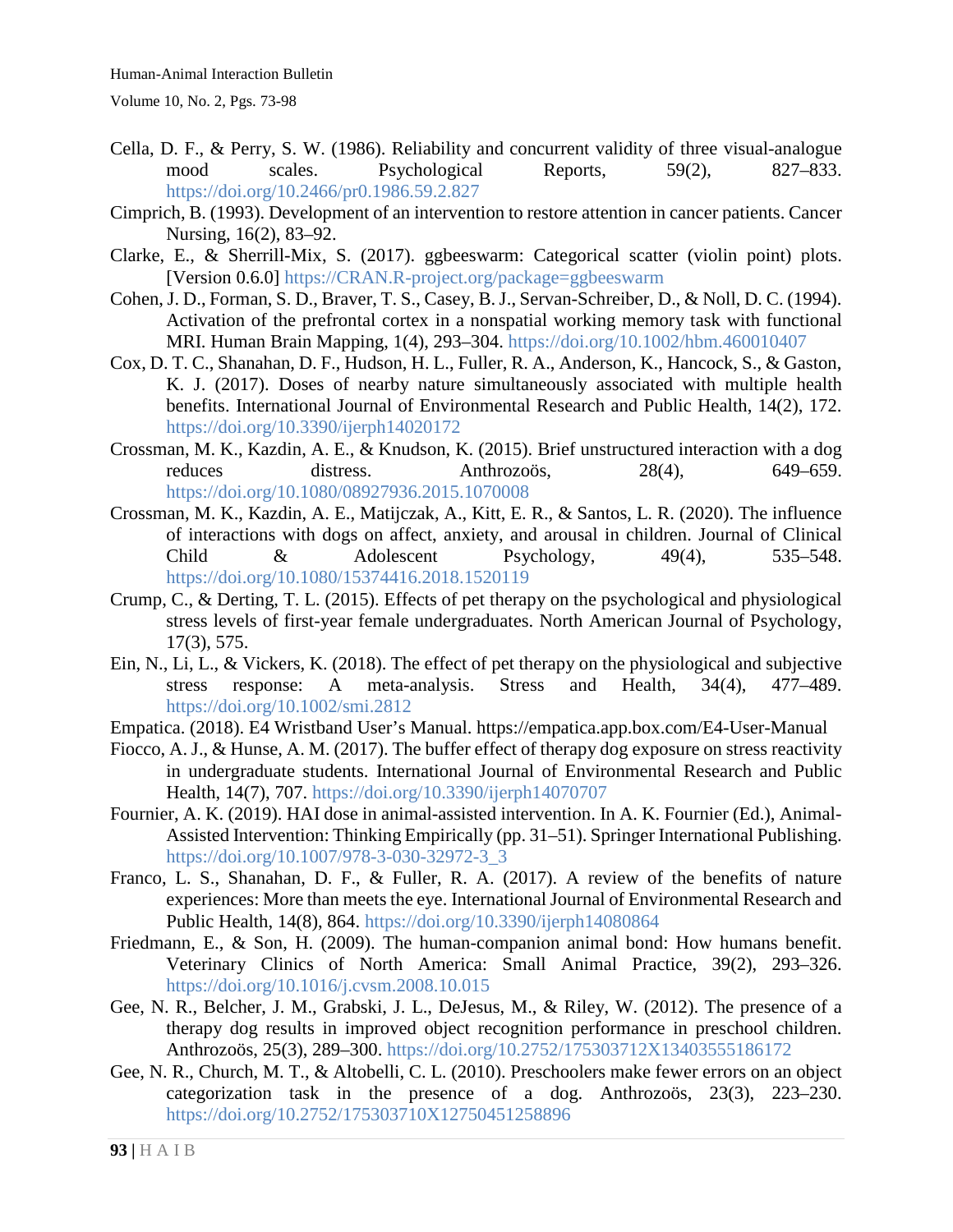- Gee, N. R., Fine, A. H., & McCardle, P. (2017). Companion animals as moderators of stress responses: Implications for academic performance, testing, and achievement. In N. R. Gee & E. Friedmann (Eds.), How Animals Help Students Learn: Research and Practice for Educators and Mental-Health Professionals (pp. 120–132). Taylor & Francis.
- Gee, N. R., Fine, A. H., & Schuck, S. (2015). Animals in educational settings: Research and practice. In A. H. Fine (Ed.), Handbook on Animal-Assisted Therapy (Fourth, pp. 195– 210). Academic Press.<https://doi.org/10.1016/B978-0-12-801292-5.00014-6>
- Gee, N. R., Friedmann, E., Stendahl, M., Fisk, A., & Coglitore, V. (2014). Heart rate variability during a working memory task: Does touching a dog or person affect the response? Anthrozoös, 27(4), 513–528.<https://doi.org/10.2752/089279314X14072268687763>
- Gidlow, C. J., Jones, M. V., Hurst, G., Masterson, D., Clark-Carter, D., Tarvainen, M. P., Smith, G., & Nieuwenhuijsen, M. (2016). Where to put your best foot forward: Psychophysiological responses to walking in natural and urban environments. Journal of Environmental Psychology, 45, 22–29.<https://doi.org/10.1016/j.jenvp.2015.11.003>
- Grajfoner, D., Harte, E., Potter, L. M., & McGuigan, N. (2017). The effect of dog-assisted intervention on student well-being, mood, and anxiety. International Journal of Environmental Research and Public Health, 14(5), 483. <https://doi.org/10.3390/ijerph14050483>
- Griffin, J. A., Hurley, K., & McCune, S. (2019). Human-animal interaction research: Progress and possibilities. Frontiers in Psychology, 10, 2803.<https://doi.org/10.3389/fpsyg.2019.02803>
- Haatveit, B. C., Sundet, K., Hugdahl, K., Ueland, T., Melle, I., & Andreassen, O. A. (2010). The validity of d prime as a working memory index: Results from the "Bergen n-back task." Journal of Clinical and Experimental Neuropsychology, 32(8), 871–880. <https://doi.org/10.1080/13803391003596421>
- Handlin, L., Hydbring-Sandberg, E., Nilsson, A., Ejdebäck, M., Jansson, A., & Uvnäs-Moberg, K. (2011). Short-term interaction between dogs and their owners: Effects on oxytocin, cortisol, insulin and heart rate—an exploratory study. Anthrozoös, 24(3), 301–315. <https://doi.org/10.2752/175303711X13045914865385>
- Harrell Jr, F. E., Charles Dupont, with contributions from, & others., many. (2020). Hmisc: Harrell miscellaneous. [Version 4.4.2] [https://CRAN.R-project.org/package=Hmisc](https://cran.r-project.org/package=Hmisc)
- Hediger, K., & Turner, D. C. (2014). Can dogs increase children's attention and concentration performance? A randomised controlled trial. Human Animal Interaction Bulletin, 2, 21–39.
- Hosey, G., & Melfi, V. (2014). Human-animal interactions, relationships and bonds: A review and analysis of the literature. International Journal of Comparative Psychology, 27(1).
- Johnson, R. A., Meadows, R. L., Haubner, J. S., & Sevedge, K. (2008). Animal-assisted activity among patients with cancer: Effects on mood, fatigue, self-perceived health, and sense of coherence. Oncology Nursing Forum, 35(2), 225–232. <https://doi.org/10.1188/08.ONF.225-232>
- Johnson, T. R. (2016). Violation of the homogeneity of regression slopes assumption in ANCOVA for two-group pre-post designs: Tutorial on a modified Johnson-Neyman procedure. The Quantitative Methods for Psychology, 12(3), 253–263. <https://doi.org/10.20982/tqmp.12.3.p253>
- Joye, Y., & De Block, A. (2011). 'Nature and I are two': A critical examination of the biophilia hypothesis. Environmental Values, 20(2), 189–215.
- Kane, M. J., Conway, A. R. A., Miura, T. K., & Colflesh, G. J. H. (2007). Working memory, attention control, and the N-back task: A question of construct validity. Journal of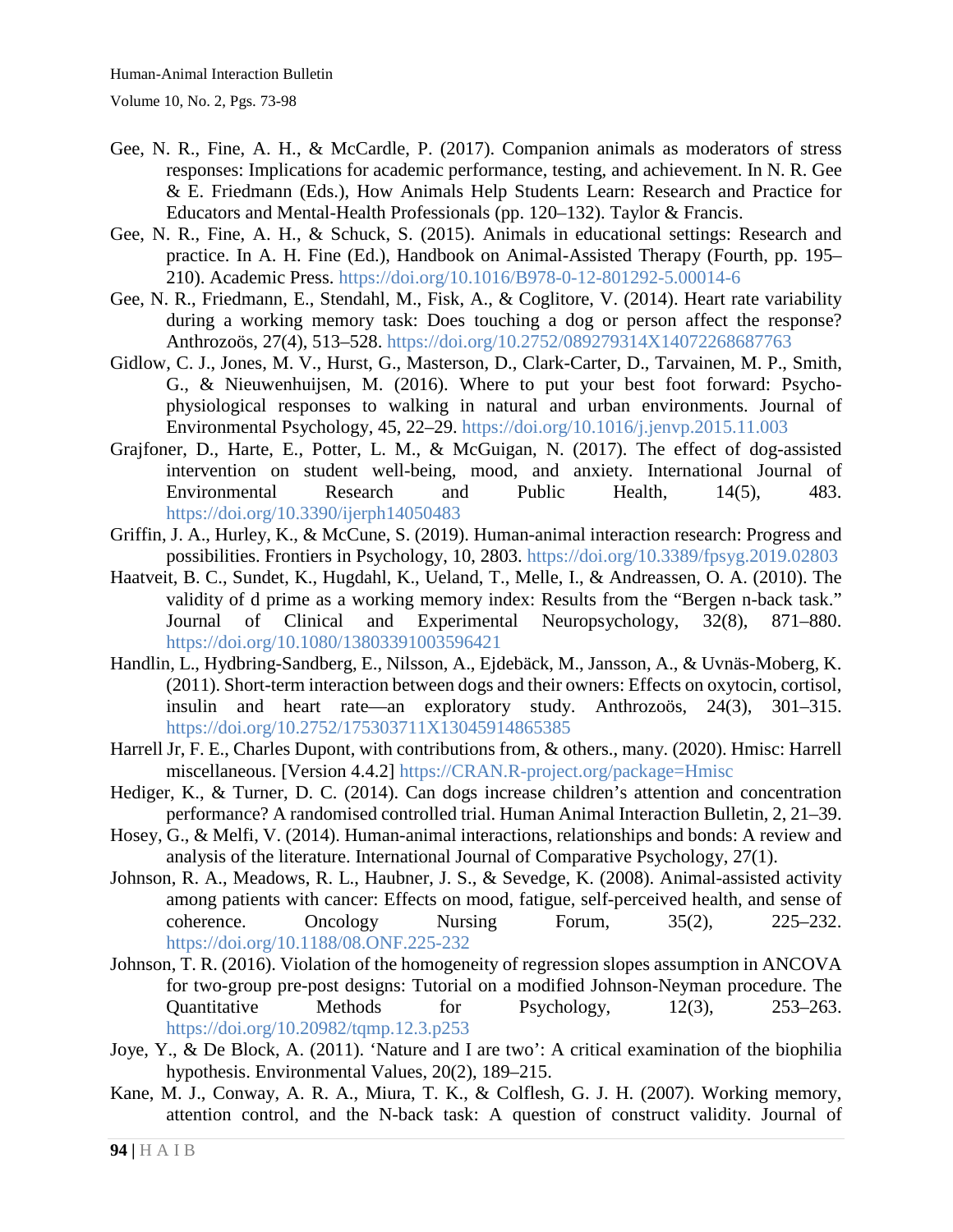Experimental Psychology. Learning, Memory, and Cognition, 33(3), 615–622. <https://doi.org/10.1037/0278-7393.33.3.615>

- Kaplan, R., & Kaplan, S. (1989). The Experience of Nature: A Psychological Perspective. Cambridge University Press.
- Kaplan, S. (1995). The restorative benefits of nature: Toward an integrative framework. Journal of Environmental Psychology, 15(3), 169–182. [https://doi.org/10.1016/0272-4944\(95\)90001-](https://doi.org/10.1016/0272-4944(95)90001-2) [2](https://doi.org/10.1016/0272-4944(95)90001-2)
- Kaplan, S., & Berman, M. G. (2010). Directed attention as a common resource for executive functioning and self-regulation. Perspectives on Psychological Science, 5(1), 43–57. <https://doi.org/10.1177/1745691609356784>
- Kassambara, A. (2019). ggcorrplot: Visualization of a correlation matrix using 'ggplot2'. [Version 0.1.3] [https://CRAN.R-project.org/package=ggcorrplot](https://cran.r-project.org/package=ggcorrplot)
- Kruger, K. A., & Serpell, J. A. (2010). Animal-assisted interventions in mental health: Definitions and theoretical foundations. In A. H. Fine (Ed.), Handbook on Animal-Assisted Therapy (Third Edition) (pp. 33–48). Academic Press. [https://doi.org/10.1016/B978-0-12-381453-](https://doi.org/10.1016/B978-0-12-381453-1.10003-0) [1.10003-0](https://doi.org/10.1016/B978-0-12-381453-1.10003-0)
- Lass-Hennemann, J., Peyk, P., Streb, M., Holz, E., & Michael, T. (2014). Presence of a dog reduces subjective but not physiological stress responses to an analog trauma. Frontiers in Psychology, 5, 1010.<https://doi.org/10.3389/fpsyg.2014.01010>
- Lawrence, E. A. (1993). The sacred bee, the filthy pig, and the bat out of hell: Animal symbolism as cognitive biophilia. In S. R. Kellert & W. E. O. (Eds.), The Biophilia Hypothesis (pp. 301–344). Island Press.
- Li, D., & Sullivan, W. C. (2016). Impact of views to school landscapes on recovery from stress and mental fatigue. Landscape and Urban Planning, 148, 149–158. <https://doi.org/10.1016/j.landurbplan.2015.12.015>
- MacDuffie, K. E., Atkins, A. S., Flegal, K. E., Clark, C. M., & Reuter-Lorenz, P. A. (2012). Memory distortion in Alzheimer's disease: Deficient monitoring of short and long-term memory. Neuropsychology, 26(4), 509–516.<https://doi.org/10.1037/a0028684>
- Mangiafico, S. (2020). rcompanion: Functions to support extension education program evaluation. [Version 2.3.26] [https://CRAN.R-project.org/package=rcompanion](https://cran.r-project.org/package=rcompanion)
- Mayer, F. S., Frantz, C. M., Bruehlman-Senecal, E., & Dolliver, K. (2008). Why is nature beneficial?: The role of connectedness to nature. Environment and Behavior. <https://doi.org/10.1177/0013916508319745>
- McCabe, D. P., Roediger, H. L., McDaniel, M. A., Balota, D. A., & Hambrick, D. Z. (2010). The relationship between working memory capacity and executive functioning: Evidence for a common executive attention construct. Neuropsychology, 24(2), 222–243. <https://doi.org/10.1037/a0017619>
- McCarthy, C., Pradhan, N., Redpath, C., & Adler, A. (2016). Validation of the Empatica E4 wristband. 2016 IEEE EMBS International Student Conference (ISC), 1–4. <https://doi.org/10.1109/EMBSISC.2016.7508621>
- McCune, S., Kruger, K. A., Griffin, J. A., Esposito, L., Freund, L. S., Hurley, K. J., & Bures, R. (2014). Evolution of research into the mutual benefits of human-animal interaction. Animal Frontiers, 4(3), 49–58.<https://doi.org/10.2527/af.2014-0022>
- McCune, S., McCardle, P., Griffin, J. A., Esposito, L., Hurley, K., Bures, R., & Kruger, K. A. (2020). \Human-animal interaction (HAI) research: A decade of progress. Frontiers in Veterinary Science, 7.<https://doi.org/10.3389/fvets.2020.00044>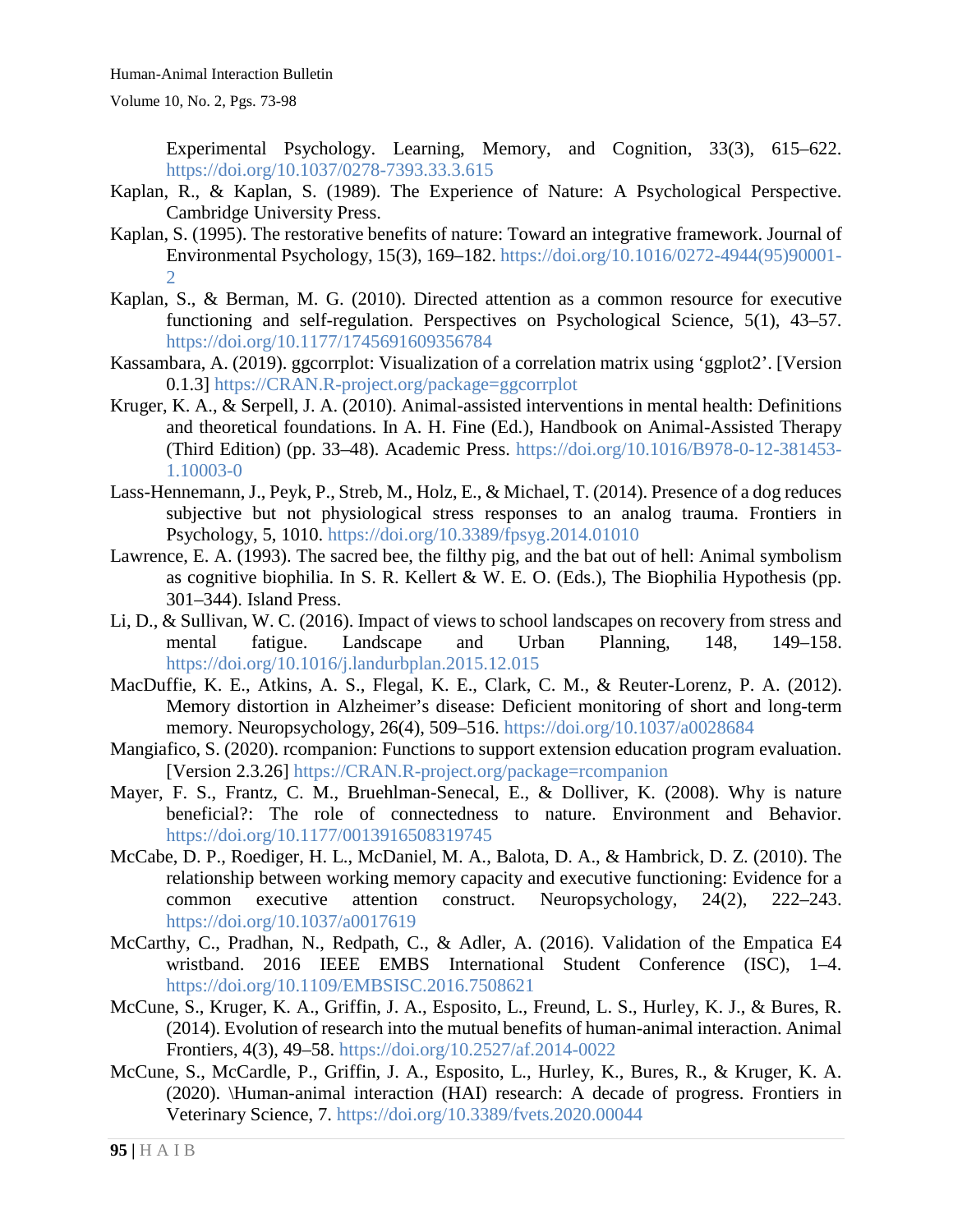- McEvoy, C. L., Nelson, D. L., & Komatsu, T. (1999). What is the connection between true and false memories? The differential roles of interitem associations in recall and recognition. Journal of Experimental Psychology. Learning, Memory, and Cognition, 25(5), 1177–1194. [https://doi.org/10.1037//0278-7393.25.5.1177](https://doi.org/10.1037/0278-7393.25.5.1177)
- McNeish, D. (2018). Thanks coefficient alpha, we'll take it from here. Psychological Methods, 23(3), 412–433.<https://doi.org/10.1037/met0000144>
- Melson, G. F. (2011). Principles for human-animal interaction research. In P. McCardle, S. McCune, J. A. Griffin, & V. Maholmes (Eds.), How Animals Affect Us: Examining the Influences of Human-Animal Interaction on Child Development and Human Health (pp. 13–33). American Psychological Association.<https://doi.org/10.1037/12301-001>
- Miyake, A., Friedman, N. P., Emerson, M. J., Witzki, A. H., Howerter, A., & Wager, T. D. (2000). The unity and diversity of executive functions and their contributions to complex "frontal lobe" tasks: A latent variable analysis. Cognitive Psychology, 41(1), 49–100. <https://doi.org/10.1006/cogp.1999.0734>
- Morey, R. D., & Rouder, J. N. (2018). BayesFactor: Computation of Bayes factors for common designs. [Version 0.9.12.4.2] [https://CRAN.R-project.org/package=BayesFactor](https://cran.r-project.org/package=BayesFactor)
- Müller, K. (2017). here: A simpler way to find your files. [Version 1.0.1] [https://CRAN.R](https://cran.r-project.org/package=here)[project.org/package=here](https://cran.r-project.org/package=here)
- Odendaal, J. S. J., & Meintjes, R. A. (2003). Neurophysiological correlates of affiliative behaviour between humans and dogs. The Veterinary Journal, 165(3), 296–301. [https://doi.org/10.1016/S1090-0233\(02\)00237-X](https://doi.org/10.1016/S1090-0233(02)00237-X)
- Orbach, J., Ehrlich, D., & Heath, H. A. (1963). Reversibility of the Necker cube: I. An examination of the concept of "satiation of orientation." Perceptual and Motor Skills, 17(2), 439–458. <https://doi.org/10.2466/pms.1963.17.2.439>
- Pedersen, T. L. (2020). patchwork: The composer of plots. [Version 1.1.1] [https://CRAN.R](https://cran.r-project.org/package=patchwork)[project.org/package=patchwork](https://cran.r-project.org/package=patchwork)
- Peirce, J., Gray, J. R., Simpson, S., MacAskill, M., Höchenberger, R., Sogo, H., Kastman, E., & Lindeløv, J. K. (2019). PsychoPy2: Experiments in behavior made easy. Behavior Research Methods, 51(1), 195–203.<https://doi.org/10.3758/s13428-018-01193-y>
- R Core Team. (2020). R: A language and environment for statistical computing. [Version 4.0.4] R Foundation for Statistical Computing. [https://www.R-project.org/](https://www.r-project.org/)
- Revelle, W. (2019). psych: Procedures for psychological, psychometric, and personality research. [Version 2.0.12] Northwestern University. [https://CRAN.R-project.org/package=psych](https://cran.r-project.org/package=psych)
- Revelle, W., & Zinbarg, R. E. (2008). Coefficients Alpha, Beta, Omega, and the glb: Comments on Sijtsma. Psychometrika, 74(1), 145.<https://doi.org/10.1007/s11336-008-9102-z>
- Rich, D. L. (2007). Effects of exposure to nature and plants on cognition and mood: A cognitive psychology perspective [PhD thesis]. Cornell University.
- Roediger, H. L., & McDermott, K. B. (1995). Creating false memories: Remembering words not presented in lists. Journal of Experimental Psychology: Learning, Memory, and Cognition, 21(4), 803–814.<https://doi.org/10.1037/0278-7393.21.4.803>
- Sahlin, E., Lindegård, A., Hadzibajramovic, E., Grahn, P., Matuszczyk, J. V., & Jr, G. A. (2016). The influence of the environment on directed attention, blood pressure and heart rate—An experimental study using a relaxation intervention. Landscape Research, 41(1), 7–25. <https://doi.org/10.1080/01426397.2014.982079>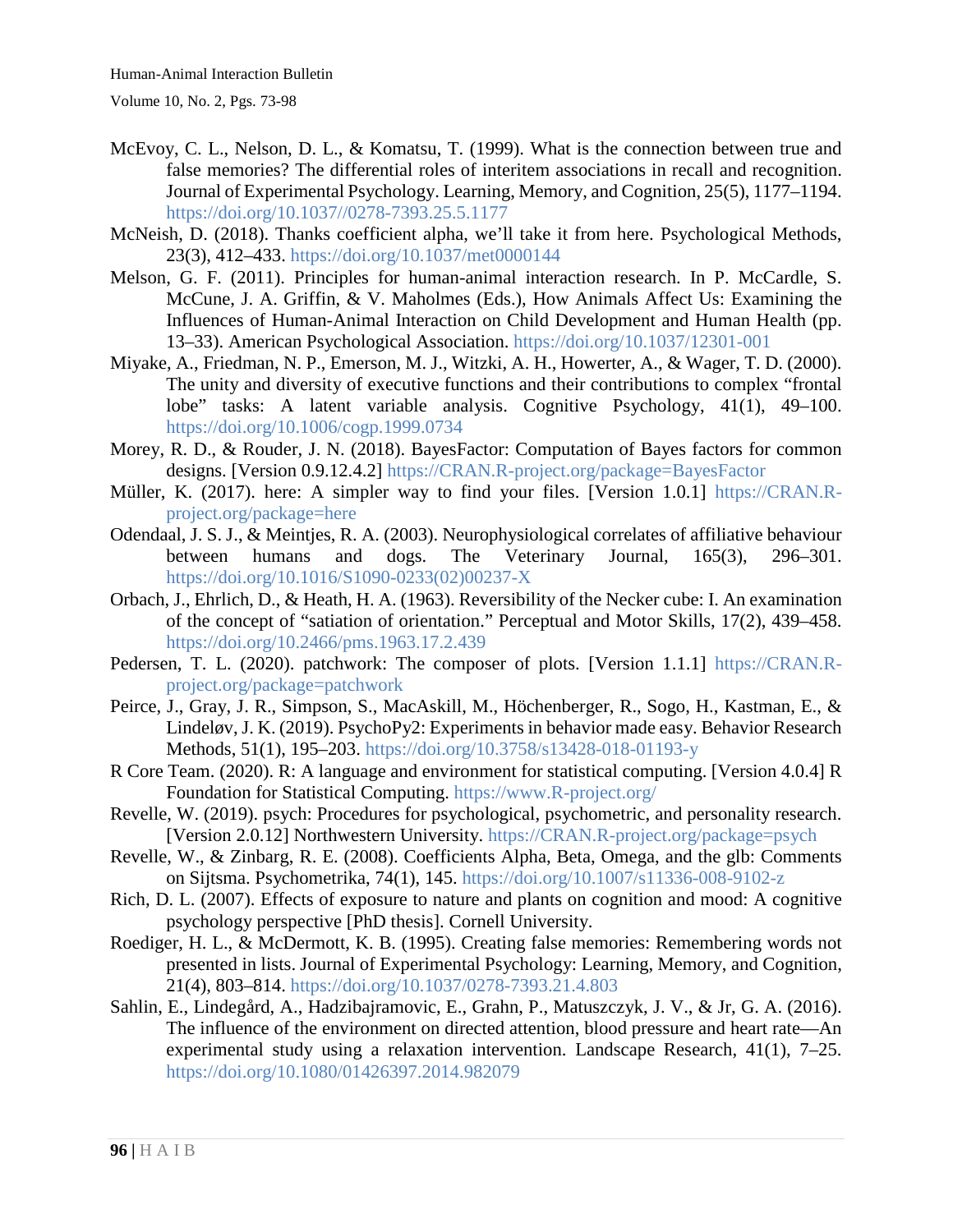- Schertz, K. E., & Berman, M. G. (2019). Understanding nature and its cognitive benefits. Current Directions in Psychological Science, 28(5), 496–502. <https://doi.org/10.1177/0963721419854100>
- Schutte, A. R., Torquati, J. C., & Beattie, H. L. (2017). Impact of urban nature on executive functioning in early and middle childhood. Environment and Behavior, 49(1), 3–30. <https://doi.org/10.1177/0013916515603095>
- Serpell, J. (1996). In the Company of Animals: A Study of Human-Animal Relationships. Cambridge University Press.
- Serpell, J. A. (2004). Factors influencing human attitudes to animals and their welfare. Animal Welfare, 13(S1), 145–151.
- Shaffer, F., & Ginsberg, J. P. (2017). An overview of heart rate variability metrics and norms. Frontiers in Public Health, 5, 258.<https://doi.org/10.3389/fpubh.2017.00258>
- Shanahan, D. F., Bush, R., Gaston, K. J., Lin, B. B., Dean, J., Barber, E., & Fuller, R. A. (2016). Health benefits from nature experiences depend on dose. Scientific Reports, 6, 28551. <https://doi.org/10.1038/srep28551>
- Spielberger, C. D., Sydeman, S. J., Owen, A. E., & Marsh, B. J. (1999). Measuring anxiety and anger with the State-Trait Anxiety Inventory (STAI) and the State-Trait Anger Expression Inventory (STAXI). In M. E. Maruish (Ed.), The Use of Psychological Testing for Treatment Planning and Outcomes Assessment (Second, pp. 993–1021). Lawrence Erlbaum Associates Publishers.
- Stenfors, C. U. D., Van Hedger, S. C., Schertz, K. E., Meyer, F. A. C., Smith, K. E. L., Norman, G. J., Bourrier, S. C., Enns, J. T., Kardan, O., Jonides, J., & Berman, M. G. (2019). Positive effects of nature on cognitive performance across multiple experiments: Test order but not affect modulates the cognitive effects. Frontiers in Psychology, 10, 1413. <https://doi.org/10.3389/fpsyg.2019.01413>
- Stevenson, M. P., Schilhab, T., & Bentsen, P. (2018). Attention Restoration Theory II: A systematic review to clarify attention processes affected by exposure to natural environments. Journal of Toxicology and Environmental Health, Part B, 21(4), 227–268. <https://doi.org/10.1080/10937404.2018.1505571>
- Stewart, L. A., Dispenza, F., Parker, L., Chang, C. Y., & Cunnien, T. (2014). A pilot study assessing the effectiveness of an animal-assisted outreach program. Journal of Creativity in Mental Health, 9(3), 332–345.<https://doi.org/10.1080/15401383.2014.892862>
- Tajika, H. (2001). Psychology of recognition memory. In N. J. Smelser & P. B. Baltes (Eds.), International Encyclopedia of the Social & Behavioral Sciences (pp. 12832–12835). Pergamon.<https://doi.org/10.1016/B0-08-043076-7/01520-5>
- Templer, D., Arikawa, H., Canfield, M., Munsell, K., & Tangan, K. (2004). Modification of the Pet Attitude Scale. Society & Animals, 12(2), 137–142. <https://doi.org/10.1163/1568530041446580>
- Templer, D. I., Salter, C. A., Dickey, S., Baldwin, R., & Veleber, D. M. (1981). The construction of a Pet Attitude Scale. The Psychological Record, 31(3), 343–348. <https://doi.org/10.1007/BF03394747>
- Thayer, E. R., & Stevens, J. R. (2019a). Animal-assisted intervention. In J. Vonk & T. Shackelford (Eds.), Encyclopedia of Animal Cognition and Behavior (pp. 1–4). Springer. [https://doi.org/10.1007/978-3-319-47829-6\\_2057-1](https://doi.org/10.1007/978-3-319-47829-6_2057-1)